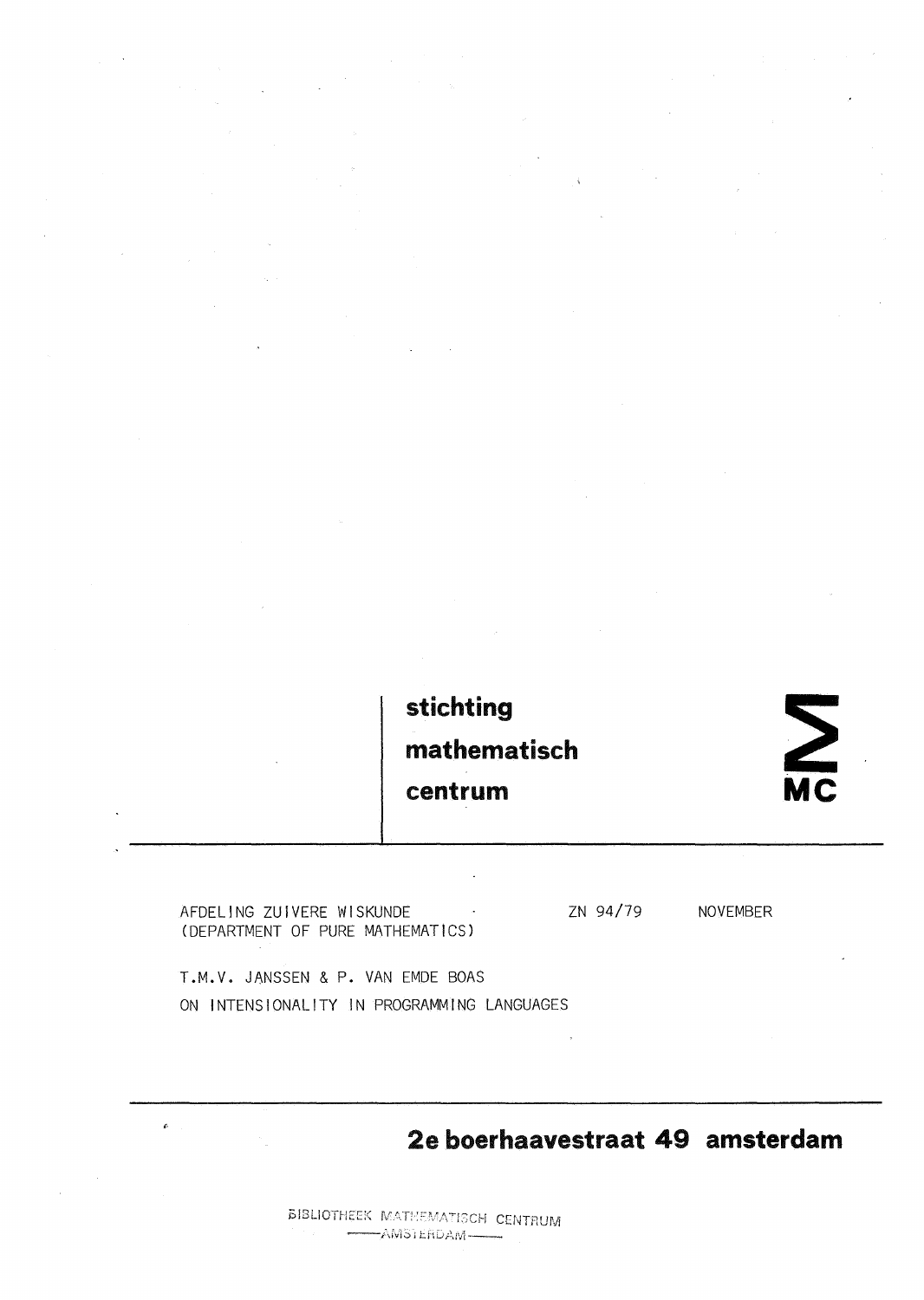*Printed at the Mathematical Centre, 49, 2e Boerhaavestraat, Amsterdam.* 

The Mathematical Centre, founded the 11-th of February 1946, is a nonprofit institution aiming at the promotion of pure mathematics and its *app.Uc.a..tlon1>. 1;t, ,u, .6pon1>0Jr..ed* by *;t.he Nuhelll.a.nd6 Gove.Jr..nment ruough ;t,he*   $Netherlands$  Organization for the Advancement of Pure Research (Z.W.O).

1980 Mathematics subject classification: 68B10, 03B45, 68F20, 03A05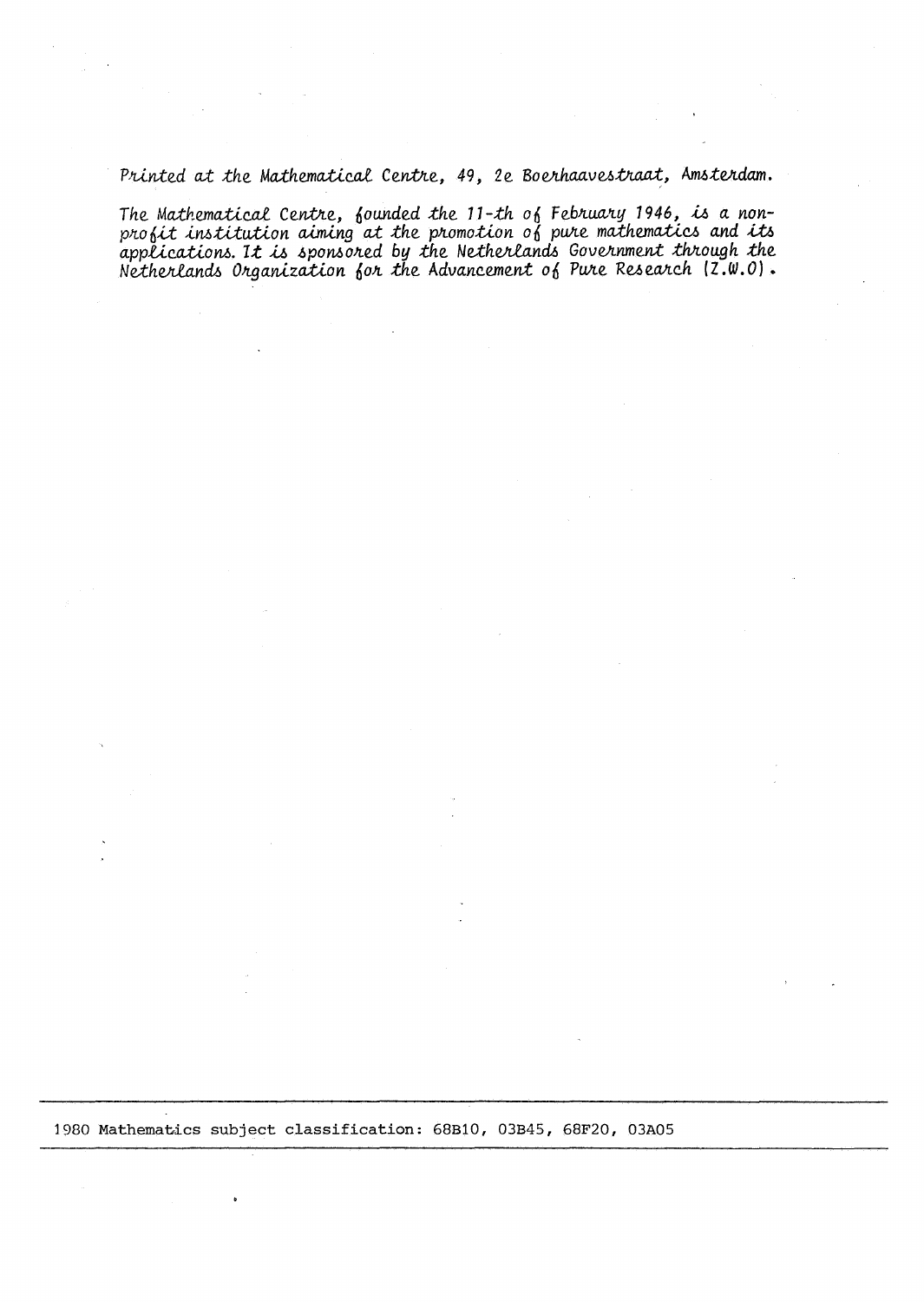On Intensionality in Programming Languages

by

\*) T.M.V. Janssen & P. van Emde Boas

#### ABSTRACT

 $\star$ )

This paper presents an application of Montague grammar to the theory of semantics of programming languages. The first sections present (for readers not familiar with computer science) a description of the assignment statement. It is demonstrated that the assignment statement creates an intensional context which exhibits the same phenomena as intensional contexts in natural language. Next we discuss the need for a formal semantics for programming languages and the problems that arise concerning the semantics of the assignment statement. It is demonstrated that Montague's approach to the semantics of natural languages can be used to solve these problems concerning the semantics of programming languages.

KEY WORDS & PHRASES: *Montague grammar, assignment statement, pointers, predicate transformers, opaqueness, transparency, Algol 68, possible worlds* 

Inst. Appl. Math./VPW., University of Amsterdam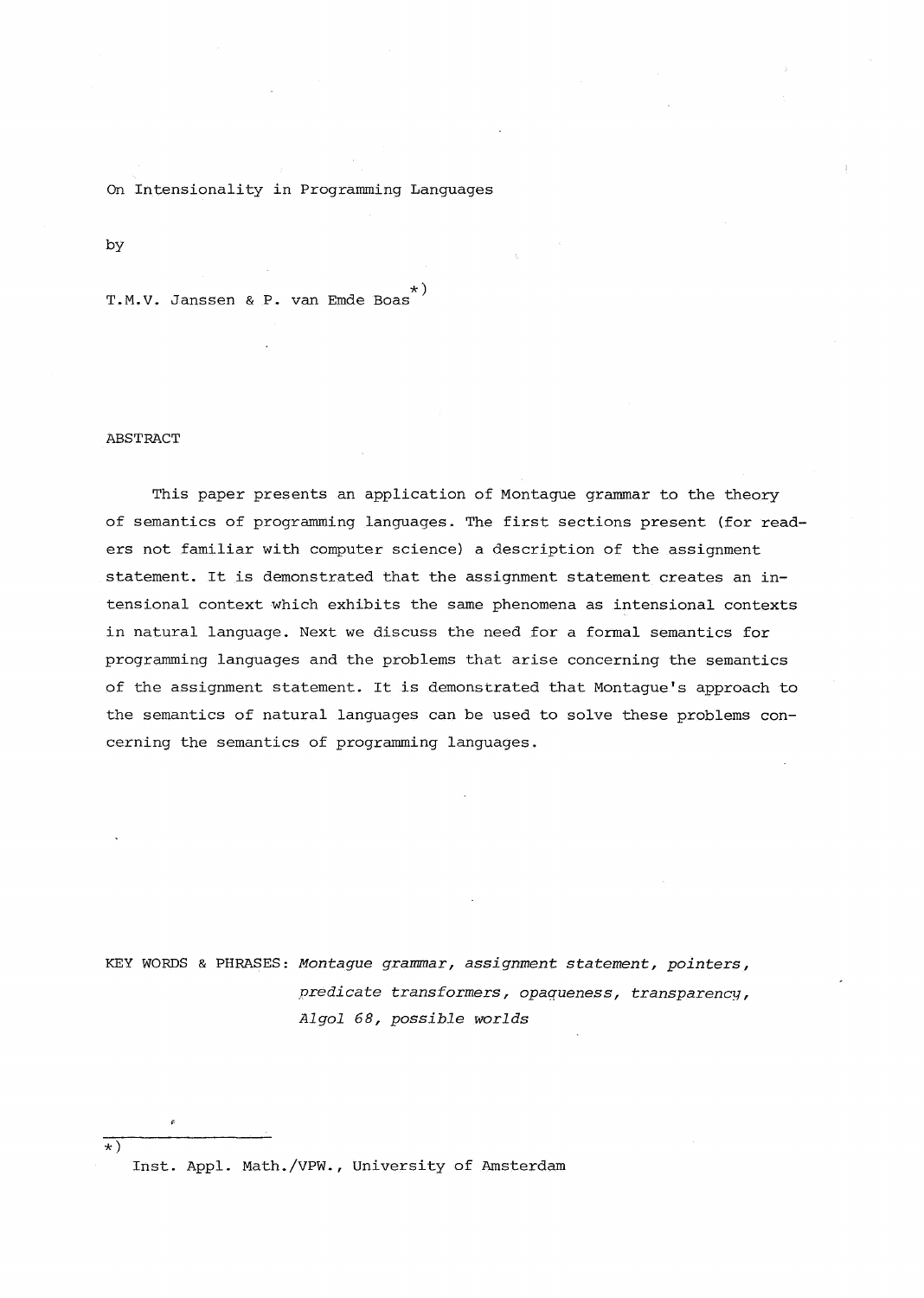$\label{eq:2.1} \mathcal{S} = \frac{1}{2} \sum_{i=1}^n \frac{1}{2} \sum_{j=1}^n \frac{1}{2} \sum_{j=1}^n \frac{1}{2} \sum_{j=1}^n \frac{1}{2} \sum_{j=1}^n \frac{1}{2} \sum_{j=1}^n \frac{1}{2} \sum_{j=1}^n \frac{1}{2} \sum_{j=1}^n \frac{1}{2} \sum_{j=1}^n \frac{1}{2} \sum_{j=1}^n \frac{1}{2} \sum_{j=1}^n \frac{1}{2} \sum_{j=1}^n \frac{1}{2} \sum_{j=$  $\label{eq:2.1} \mathcal{L}(\mathcal{L}(\mathcal{L}))=\mathcal{L}(\mathcal{L}(\mathcal{L}))=\mathcal{L}(\mathcal{L}(\mathcal{L}))=\mathcal{L}(\mathcal{L}(\mathcal{L}))=\mathcal{L}(\mathcal{L}(\mathcal{L}))=\mathcal{L}(\mathcal{L}(\mathcal{L}))=\mathcal{L}(\mathcal{L}(\mathcal{L}))=\mathcal{L}(\mathcal{L}(\mathcal{L}))=\mathcal{L}(\mathcal{L}(\mathcal{L}))=\mathcal{L}(\mathcal{L}(\mathcal{L}))=\mathcal{L}(\mathcal{L}(\mathcal{L}))=\mathcal{L}(\mathcal{L}(\$  $\label{eq:2.1} \frac{1}{\sqrt{2}}\int_{\mathbb{R}^3}\frac{1}{\sqrt{2}}\left(\frac{1}{\sqrt{2}}\right)^2\frac{1}{\sqrt{2}}\left(\frac{1}{\sqrt{2}}\right)^2\frac{1}{\sqrt{2}}\left(\frac{1}{\sqrt{2}}\right)^2\frac{1}{\sqrt{2}}\left(\frac{1}{\sqrt{2}}\right)^2\frac{1}{\sqrt{2}}\left(\frac{1}{\sqrt{2}}\right)^2\frac{1}{\sqrt{2}}\frac{1}{\sqrt{2}}\frac{1}{\sqrt{2}}\frac{1}{\sqrt{2}}\frac{1}{\sqrt{2}}\frac{1}{\sqrt{2}}$ 

 $\label{eq:4} \Phi_{\rm{eff}} = \frac{1}{2} \sum_{i=1}^{N} \frac{1}{2} \sum_{i=1}^{N} \frac{1}{2} \sum_{i=1}^{N} \frac{1}{2} \sum_{i=1}^{N} \frac{1}{2} \sum_{i=1}^{N} \frac{1}{2} \sum_{i=1}^{N} \frac{1}{2} \sum_{i=1}^{N} \frac{1}{2} \sum_{i=1}^{N} \frac{1}{2} \sum_{i=1}^{N} \frac{1}{2} \sum_{i=1}^{N} \frac{1}{2} \sum_{i=1}^{N} \frac{1}{2} \sum_{i=1}^{N}$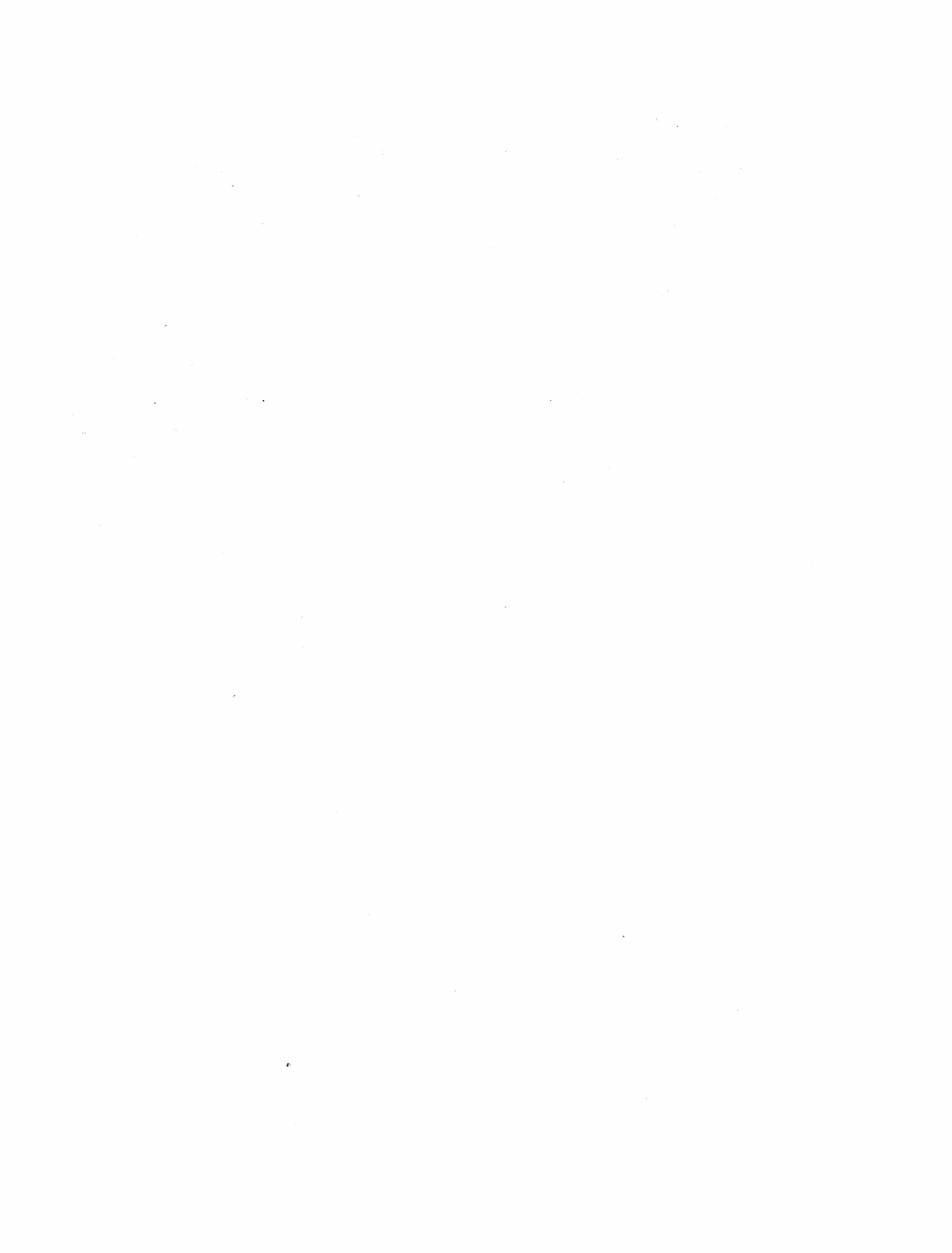## 1. INTRODUCTION

Programs are pieces of text, written in some programming language. These languages were designed for the special purpose of instructing computers. They also are used in communication among human beings for telling them how to instruct computers or for communicating algorithms which are not intended for computer execution. So programs are used for certain kinds of communication, hence they have some meaning. The branch of computer science called 'semantics of programming languages' deals with the relation between programs and their meanings.

1

There exists nowadays several thousands of mutually partly incompatible programming languages. They are formal languages with a complete formal definition of the syntax of the language. Such a definition specifies exactly when a string of symbols from the alphabet of the language is a program and when not. The definition of a programming language also specifies how a program should be executed on a computer, or, formulated more generally, what the program is intended to do. In fact, however, several programming languages are not adequately documented in thjs respect. Each programming language has its own set of strange ideosyncrasies, design errors, perfectly nice ideas and clumsy conventions. A few kinds of instructions are present in most of the languages. The present paper deals with the semantics of one of those instructions: the assignment statement which assigns a value to a name.

It will appear that assignment statements exhibit the same phenomena as intensional operators in natural languages. A certain position in the context of an assignement statement is transparent (certain substitutions for names are allowed), whereas another position is opaque (such substitutions are not allowed). The traditional ways of treating the semantics of programming languages do not provide tools for dealing with intensional phenomena. A correct treatment of simple cases of the assignment statement can be given, but for the more complex cases the traditional approaches fail. We will demonstrate that the treatment of intensional operators in natural language, as in Montague grammar, may also be applied to programming languages, and that in this way a formalized semantics of assignment statements can be given which deals correctly with the more complex cases as well.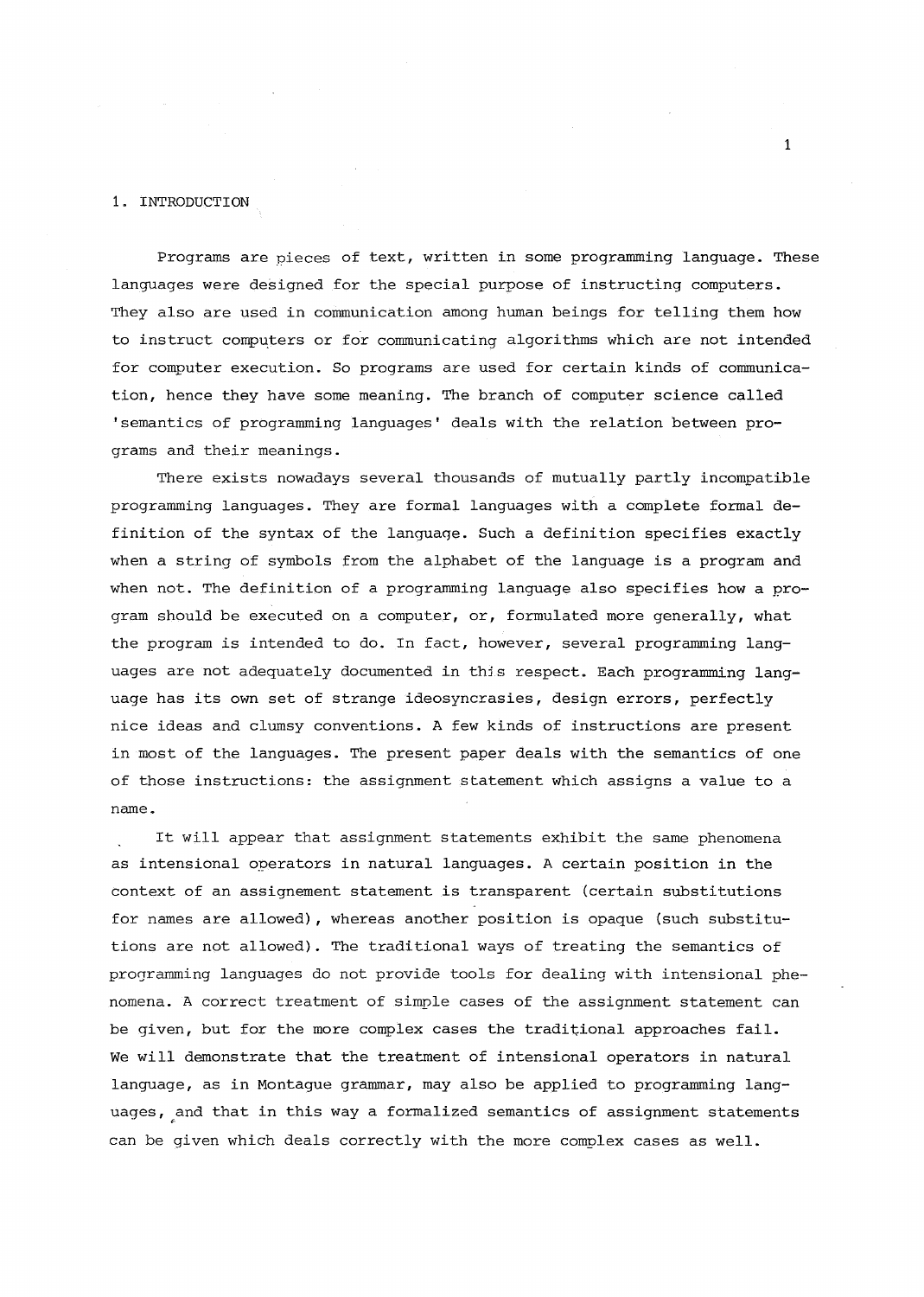#### 2. THE ASSIGNMENT STATEMENT

One may think of a computer as a large collection of  $\mathcal{C}\ell\mathcal{U}\mathcal{S}$  each containing a *value.* (usually a number). For some of these cells names are available in the programming language. Such names are called *identifiers* or, equivalently, *vatiables*. The term 'identifier' is mainly used in contexts dealing with syntax, 'variable' in contexts dealing with semantics. The connection of a variable with a cell is fixed at the start of the execution of a progam and remains further unchanged. So in this respect a variable does not vary. However, the cell associated with a variable stores a value, and this value may be changed several times during the execution of a program. So in this indirect way a variable can vary. The *assignment statement* is an instruction to change the value stored in a cell.

An example of an assignment statement is: *x* := *7,* read as *'x* becomes *7'.*  Execution of this assignment has the effect that the value 7 is placed in the cell associated with *x.* Let us assume that initially the cells associated with *x,* y and *w* contain the values *1, 2* and *4* respectively (figure la). The execution of  $x := 7$  results in the situation shown in figure 1b. Execution of  $y := x$  has the effect that the value stored in the cell associated with x is copied in the cell associated with  $y$  (figure 1c). The assignment *w* := *w* + *1* applied in turn to this situation, has the effect that the value associated with *w* is increased by one (figure 1d).

| Fig. 1a                                                                                                                    | Fig. 1b                                                   | Fig. 1c                                                                        | Fig. 1d                                                                     |
|----------------------------------------------------------------------------------------------------------------------------|-----------------------------------------------------------|--------------------------------------------------------------------------------|-----------------------------------------------------------------------------|
| $\begin{array}{ccc} x & \rightarrow & \boxed{1} \\ y & \rightarrow & \boxed{2} \\ w & \rightarrow & \boxed{4} \end{array}$ | $x \rightarrow 7$<br>$y \rightarrow 2$<br>$w + \boxed{4}$ | $x \rightarrow \lceil 7 \rceil$<br>$y \rightarrow \boxed{7}$<br>$w + \sqrt{4}$ | $\begin{array}{ccc}\nx & + & 7 \\ y & + & 7 \\ \omega & + & 5\n\end{array}$ |

Now the necessary preparations are made for demonstrating the relation with natural language phenomena. Suppose that we are in a situation where the identifiers *x* and y are both associated with value *7.* Consider now the assignment

(1)  $x := y + 1$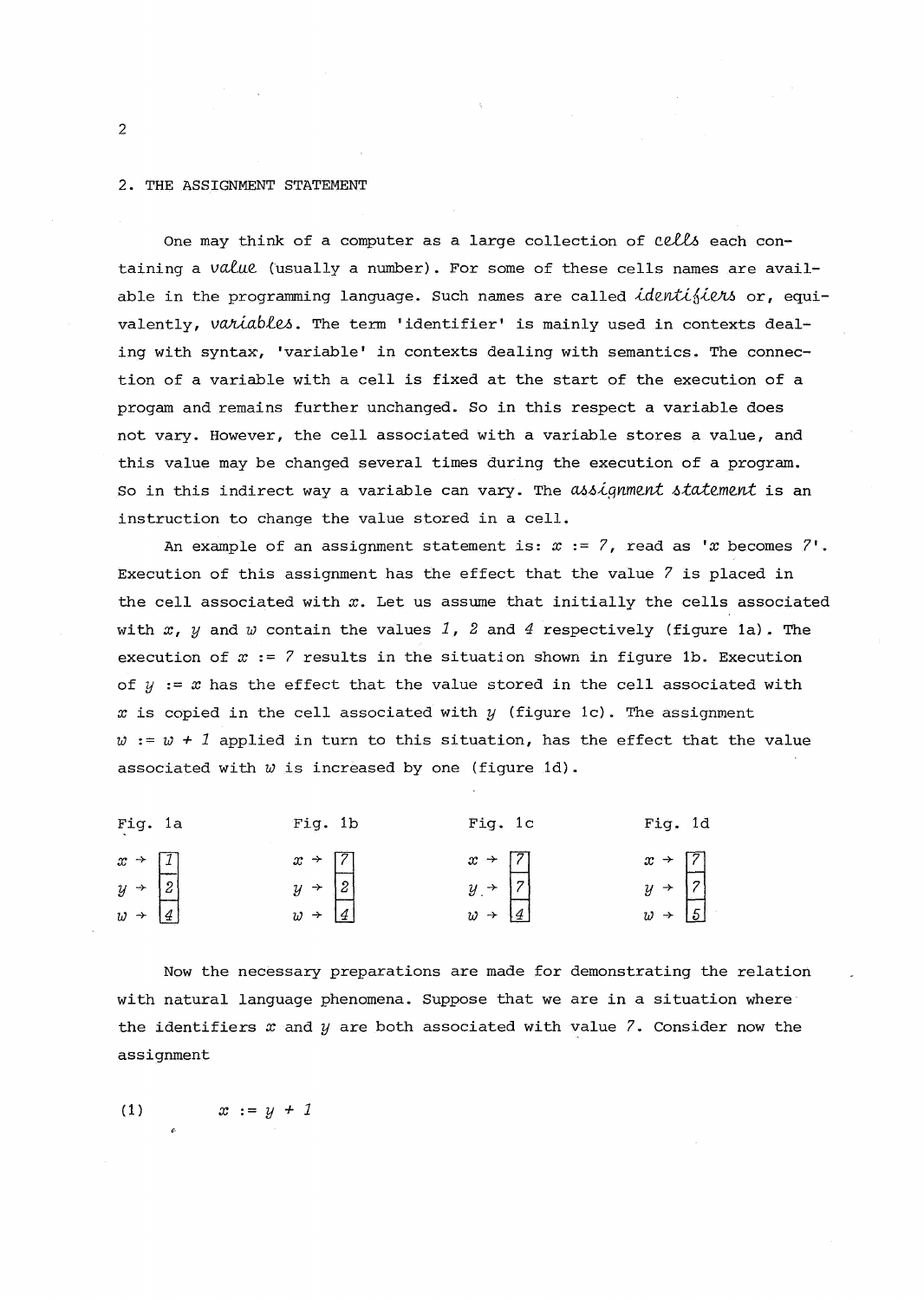The effect of (1) is that the value associated with  $x$  becomes  $\beta$ . Now replace identifier  $y$  in (1) by  $x$ :

$$
(2) \qquad \qquad x := x + 1
$$

Again, the effect is that the value associated with  $x$  becomes  $\beta$ . So an identifier on the right hand side of ':=' may be replaced by another which is associated with an equal value, without changing the effect of the assignment. One may even replace the identifier by (a notation for) its value:

$$
(3) \t x := 7 + 1
$$

Replacing an identifier on the left hand side of  $':= '$  has more drastic consequences. Replacing  $x$  by  $y$  in (1) yields:

$$
(4) \qquad \qquad y := y + 1
$$

The value of y gets increased by one, whereas the value associated with *x*  remains unchanged. Assignment (1), on the other hand, had the effect of increasing the value of *x* by one; likewise both (2) and (3). So on the left hand side the replacement of one identifier by another having the same value is not allowed. While (2) and (3) are in a certain sense equivalent with (1), assignment (4) certainly is not. Identifiers (variables) behave differently on each side of':='.

It is striking the see the analogy with natural language. We mention an example due to QUINE 1960. Suppose that, perhaps as result of a recent appointment, it holds that

(5) *the dean= the chairman of the hospital board* 

Consider now the following sentence:

(6) *The commissioner is looking for the chairman of the hospital board.*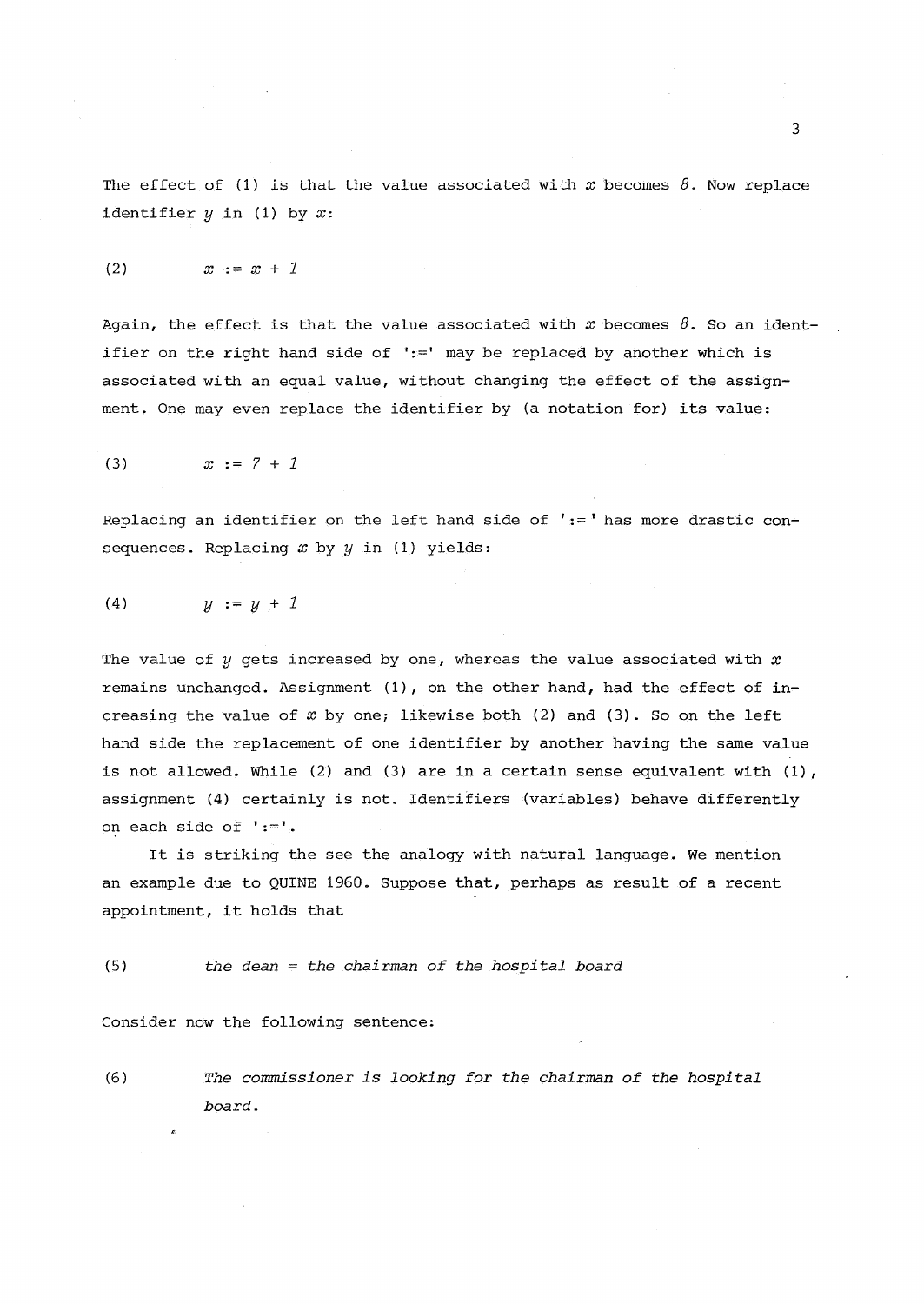The meaning of (6) would not be essentially changed if we replaced *the commissioner* by another identification of the same person. But consider now

# (7) *The commissoner is looking for the dean.*

Changing (6) into (7) does make a difference: it thinkable that the commissioner affirms (6) and simultaneously denies (7) because of the fact that he has not been informed that (5) recently has become a truth. In the terminology for substitution phenomena, the subject position of *is looking for*  is called (*neferentially*) *transparent*, and its object position (neferential*ly) opaque.* Because of the close analogy, we use the same terminology for programming languages, and call the right hand side of the assignment 'transparent', and its left hand side 'opaque'.

Up until now, we only considered cells which contain an integer as value. Some programming languages also allows for handling cells containing a variable (identifier) as value (e.g. the languages Pascal and Algol 68). Names of such cells are called *pointer identifiers* or equivalently *pointer variables, shortly pointers.* The situation that pointer *p* has the identifier  $x$  as its value, is presented by figure 2a. In this situation,  $p$  is indirectly related with the value of  $x$ , so with  $7$ . The assignment  $p := w$  has the effect that the value stored in *p's* cell becomes *w* (figure 2b). Thus *p* becomes indirectly related with the value of *W:* the integer *5.* When next the assignment  $w := 6$  is executed, the integer value associated with p becomes *6* (figure 2c). So an assignment can have consequences for pointers which are not mentioned in the assignment statement itself. The value of the variable associated with the pointer may change.

| Fig. 2a                                  | Fig. 2b                           | Fig. 2c                                                                                    |
|------------------------------------------|-----------------------------------|--------------------------------------------------------------------------------------------|
| $p \rightarrow \boxed{x}$                | $p \rightarrow  w $               | $\boldsymbol{v}$<br>$\rightarrow$                                                          |
| $x \rightarrow$<br>$y \rightarrow$<br> 7 | $\overline{z}$<br>$x \rightarrow$ | $\begin{array}{c}\n\overline{w} \\ 7 \\ 7 \\ \overline{z}\n\end{array}$<br>$x \rightarrow$ |
|                                          | $y \rightarrow$<br>$\overline{z}$ | $y \rightarrow$                                                                            |
| $w \rightarrow$                          | $w \rightarrow$                   | $\boldsymbol{\delta}$<br>$\omega$<br>$\rightarrow$                                         |

In a real computer, a cell does not contain an integer or a variable, but rather a code for an integer or an code for a variable. For most real computers it is not possible to derive from the content of a cell, whether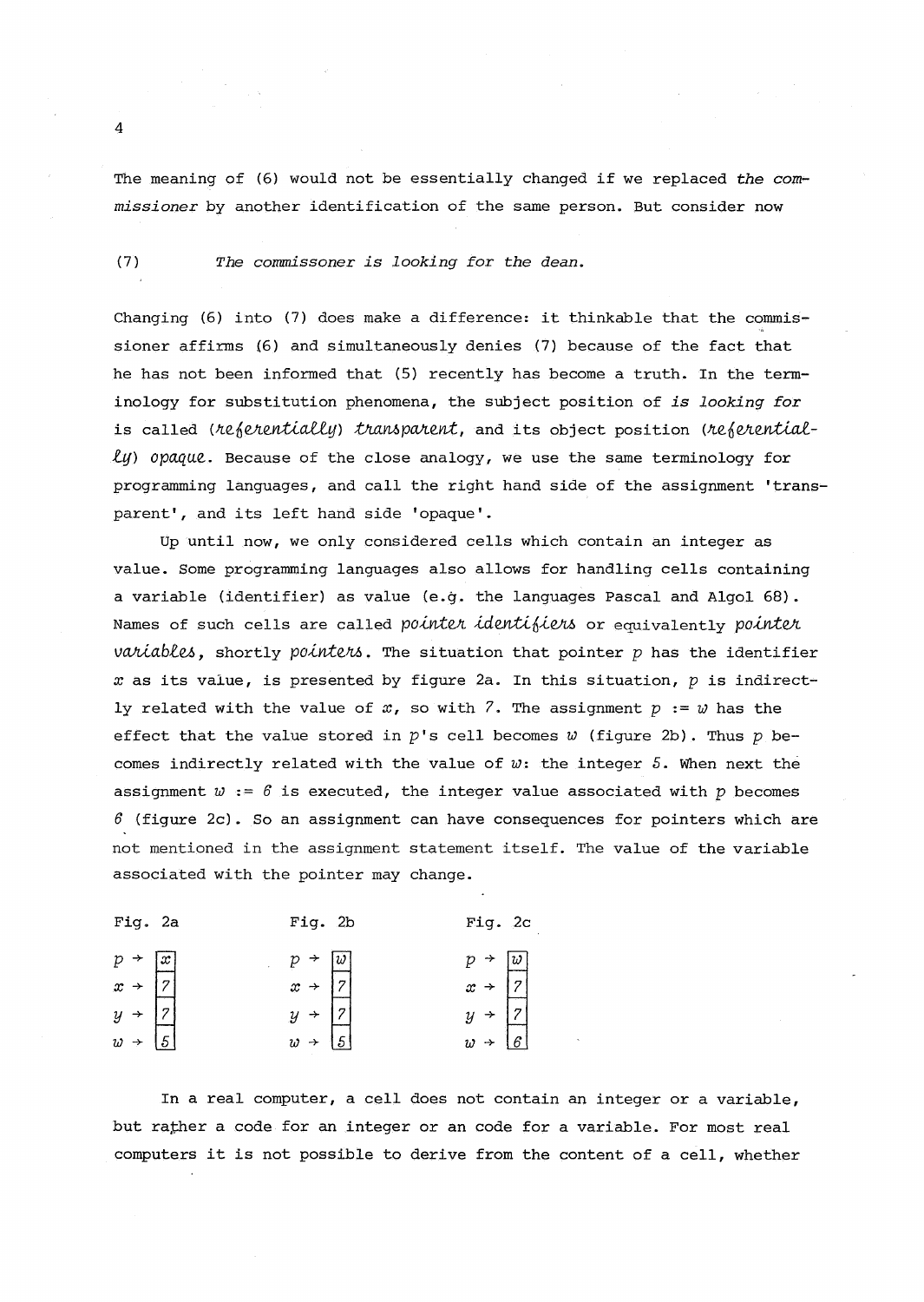it should be interpreted as an integer code or a variable code. In order to prevent the unintended use of an integer code for a variable code, or vice versa, some programming languages require for each identifier a specification of the kind of values to be stored in the corresponding cells (e.g. Pascal). The syntax of such a programming language then prevents unintended use of an integer code for an identifier code (etc.) by allowing only for programs in which· each identifier is used for a single kind of value. Other languages leave it to the discretion of the programmer to use an identifier for only one kind of value (e.g. Fortran). Our examples are from a language of the former type: Algol 68. This programming language also allows for higher order pointers such as pointers to pointers to variables for integer values, and for assignments with a pointer occurring on the right hand side of the ':=' symbol. we will, however, not consider such constructs.

The observation concerning substitutions in assignments statements, as considered above, is not original. It is, for instance, decsribed in TENNENT 1976 and STOY 1977 (where the term 'transparent' is used) and in PRATT 1976 (who uses both 'transparent' and 'opaque'). The semantic treatments of these phenomena which have been proposed, are, however, far from ideal, and in fact not suitable for assignments involving pointers. The authors mentioned above, like many others, evade these difficulties by considering a language without pointers.

# 3. WHY STUDY THE SEMANTICS OF PROGRAMS?

We discuss as an example, a program which computes solutions of the quadratic equation  $ax^2 + bx + c = 0$ . The program is based upon the well-known formula

$$
x_{1,2} = \frac{-b \pm \sqrt{b^2 - 4ac}}{2a}
$$

The program reads as follows: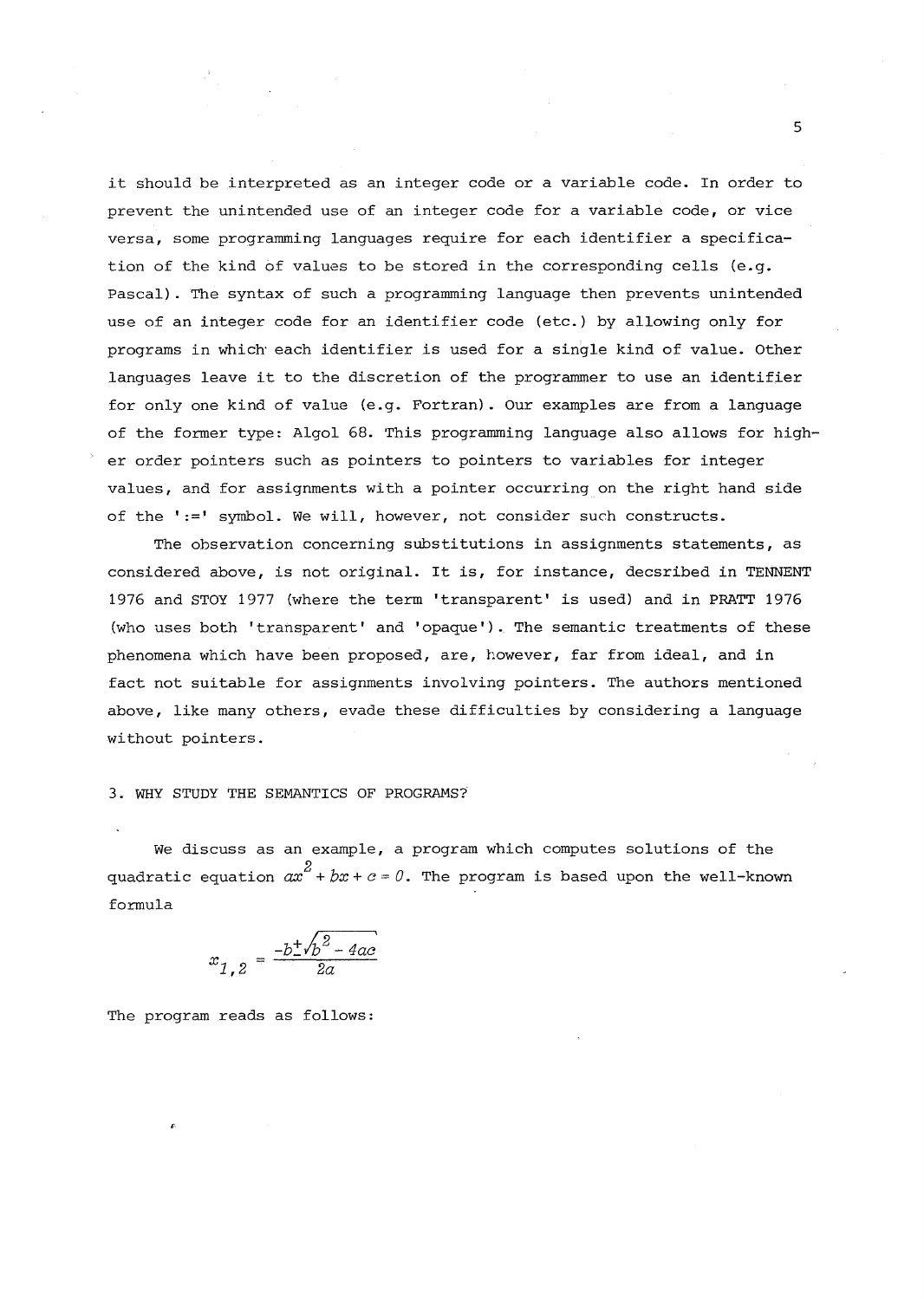begin real 
$$
a, b, c, disc, d, x1, x2;
$$
  
\nread  $((a, b, c))$ ;  
\ndisc :=  $b * b - 4 * a * c$ ;  
\nd := sqrt (disc);  
\n $x1 := -b + d$ ;  $x1 := x1/(2 * a)$ ;  
\n $x2 := -b - d$ ;  $x2 := x2/(2 * a)$ ;  
\nprint  $((a, b, c, x1, x2, newline))$   
\nend

The first line of the program says that the identifiers mentioned there are only used as names of locations containing real numbers as values (e.g. *3.14159).* The second and seventh line illustrate that the computer may obtain data from outside (input) and communicate results to the outside world (output). The program also shows that the mathematical formula looks much compacter than the program, but that this compactness is made possible by the use of some conventions which have to be made explicit for the computer. For example, in the program we must write  $4 * a * c$  for  $4$  times  $a$  times  $c$ , while in the formula *4ac* suffices. In the formula we use two dimensional features, which are eliminated in the program  $(sqrt(+)$  instead of  $\checkmark \dots)$ . This linear character is neccessitated by the fact that programs have to be communicated by way of a sequential channel; for example, the wire connecting the computer with a card reader. The symbol *real* indicates that the identifiers mentioned may only be associated with real values, and the symbpls *begin* and *end* indicate the begin and the end of the program.

There exists a considerable confusion among programmers, theoreticians, and designers as to what we should understand by the semantics of a programming language. For some of the relevant properties there is a measure of agreement on the need for a treatment within the field of semantics. These properties are:

*QOJULednU-0:* A program should perform the task it is intended to perform. For example the program given above is incorrect: it does not account for  $a = 0$  or  $disc < 0$ .

equivalence: Two different programs may yield the same results in all circumstances. For example, in the program under discussion we may interchange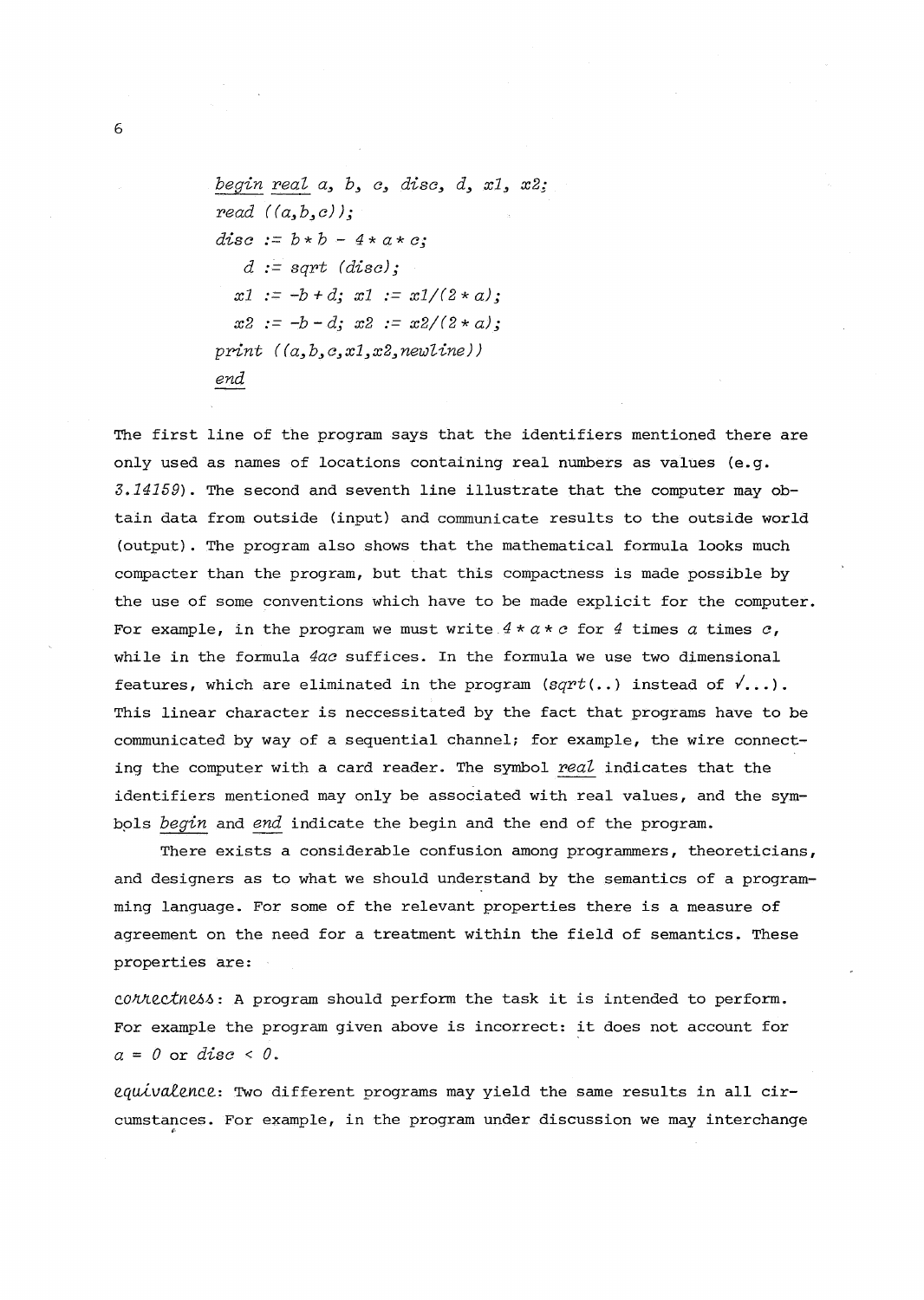the order of the computation of  $x1$  and  $x2$ , but we cannot compute  $d$  before we compute *disc.* 

*XeJtrnina;tlon:* If we start the execution of a program, will it ever stop? It might be the case that the computer keeps on trying to find the square root of  $-1$ , and thus for certain values of  $a$ ,  $b$  and  $c$  never halts.

Each of the above properties tells us something about the possible computations the program will perform when provided with input data. We want to predict what may happen in case ...; more specifically, we want to prove that our predictions about the capabilities of the program are correct. How can we achieve this goal? Clearly it is impossible to try out all possible computations of the program. Instead one is tempted to run the program on a 'representative' set of input data. This activity is known as program debugging. This way one may discover errors, but one can never *prove* the program to be correct. Still, in practice, most programs used nowadays have been verified only in this way. One might alternatively try to understand the program simply by reading its text. Again this is not of great help, since mistakes made by the programmer can be remade by the reader. The only way out is the invention of an mathematical theory for proving correctness, equivalence, termination etc.. We need a formalized semantics on which such a theory can be based.

#### 4. SOME APPROACHES TO SEMANTICS

What does a formal semantics for a program look like? The most common approach is a so-called *operational semantics*. One defines the meaning of a program by first describing some abstract machine (a mathematical model of an idealized computer) and next specifying how the program is to be executed on the abstract machine. Needless to say the problem is transferred in this way from the real world to some idealistic world. The possibly infinitely many computations of the program remain as complex as before. On the other hand, it is by use of an operational semantics that the meaning of most of the existing programming languages is specified. Examples are the programming languages PL/1 in LUCAS & WALK 1971, and, underneath its special description method, Algol 68 in VAN WIJNGAARDEN 1975.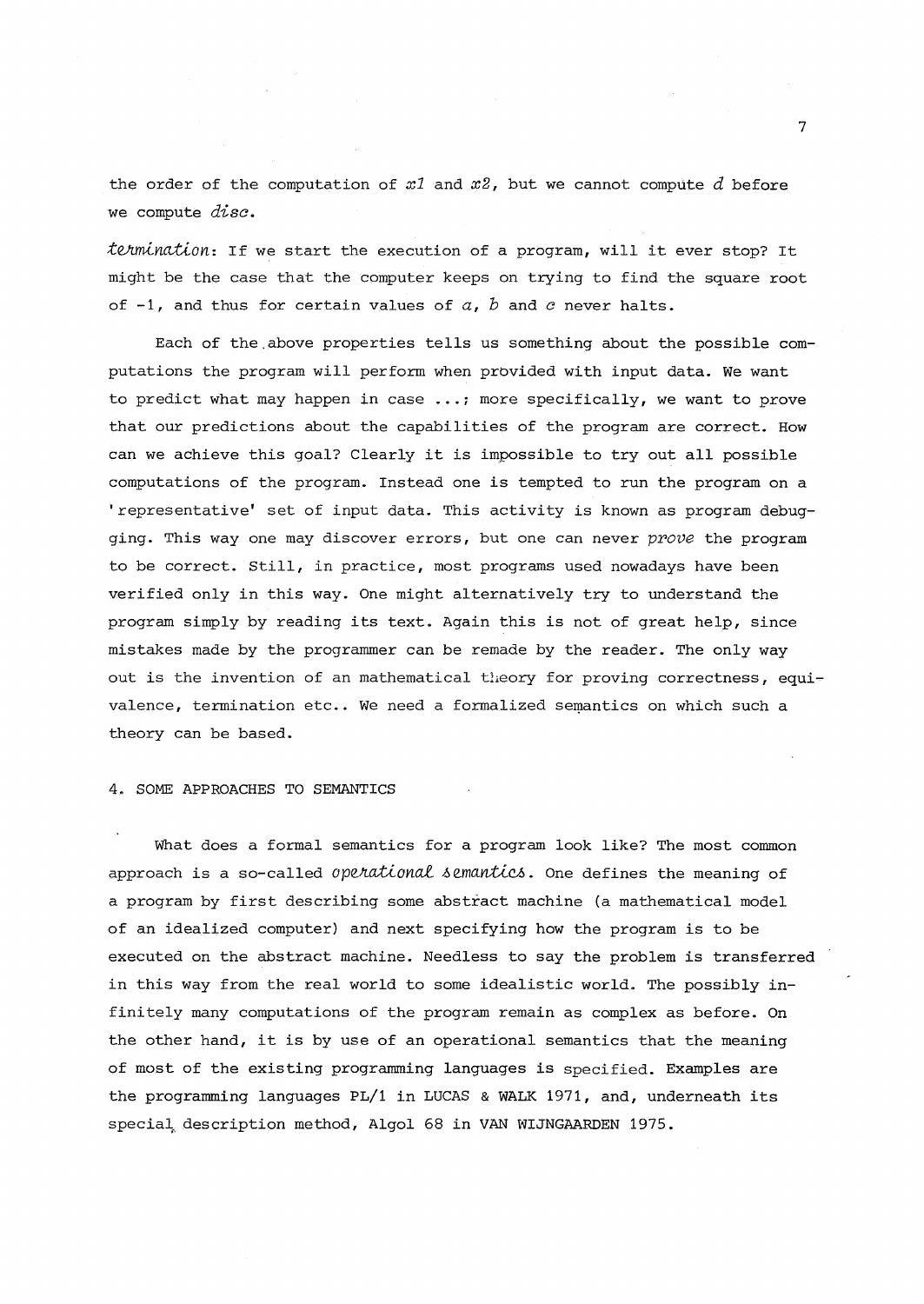For about 15 years so-called *denotational semantics* have been provided for programming languages {see e.g. TENNENT 1976, STOY 1977). The meaning of a program is represented by a mathematical object in a model; mostly a function which describes the input-output behaviour of the program. So we abstract from the intermediate stages of the computation, and the model has far less resemblance to a real computer than the abstract machines used in operational semantics. The programs are not considered as so much transforming values into values, but rather as transforming the entire initial state of a computer into some final state. In this approach, states are highly complex descriptions of all information present in the computer.

Mostly, we are not interested in all aspects of a computer state, but only in a small part (for instance the values of the input and output variables). This leads to a third approach to semantics, which uses so-called predicate trans formers (FLOYD 1967, HOARE 1969, DIJKSTRA 1974, 1976). A (state) predicate is a proposition about states. So a predicate specifies a set of states: all states for which the proposition holds true. We need to correlate propositions about the state existing before the execution of the program with propositions about the state afterwards. we will from now on follow this approach to semantics.

As an example we consider the program from Section 3. An initial state may be described by specifying that on the input channel three numbers  $a<sub>r</sub>$ b and c are present such that  $a \neq 0$ , and  $b^2 - 4ac \geq 0$ . The execution of the program will lead such a state to a state where *xl* and *x2* contain the solutions to the equation  $ax^2 + bx + c = 0$ . Conversely, we observe that, if one wants the program to stop in a state where *xl* and *x2* represent the solutions of the equation  $ax^2 + bx + c = 0$ , it suffices to require that the coefficients  $a, b$  and c are present on the input channel (in this order!) before the execution of the program, and that moreover  $a \neq 0$  and  $b^2 - 4ac \geq 0$ . In the semantics we will restrict our attention to the real computation, and therefore consider a reduced version of the program from which the input and output instructions and the specifications of the identifiers such as *real* are removed. Let us call this reduced program 'prog'. In presenting the relation between predicates and programs, we follow a notational convention attributed to HOARE 1969. Let  $\pi$  be a program, and  $\phi$  and  $\psi$  predicates. Then  $\{\phi\} \pi \{\psi\}$  means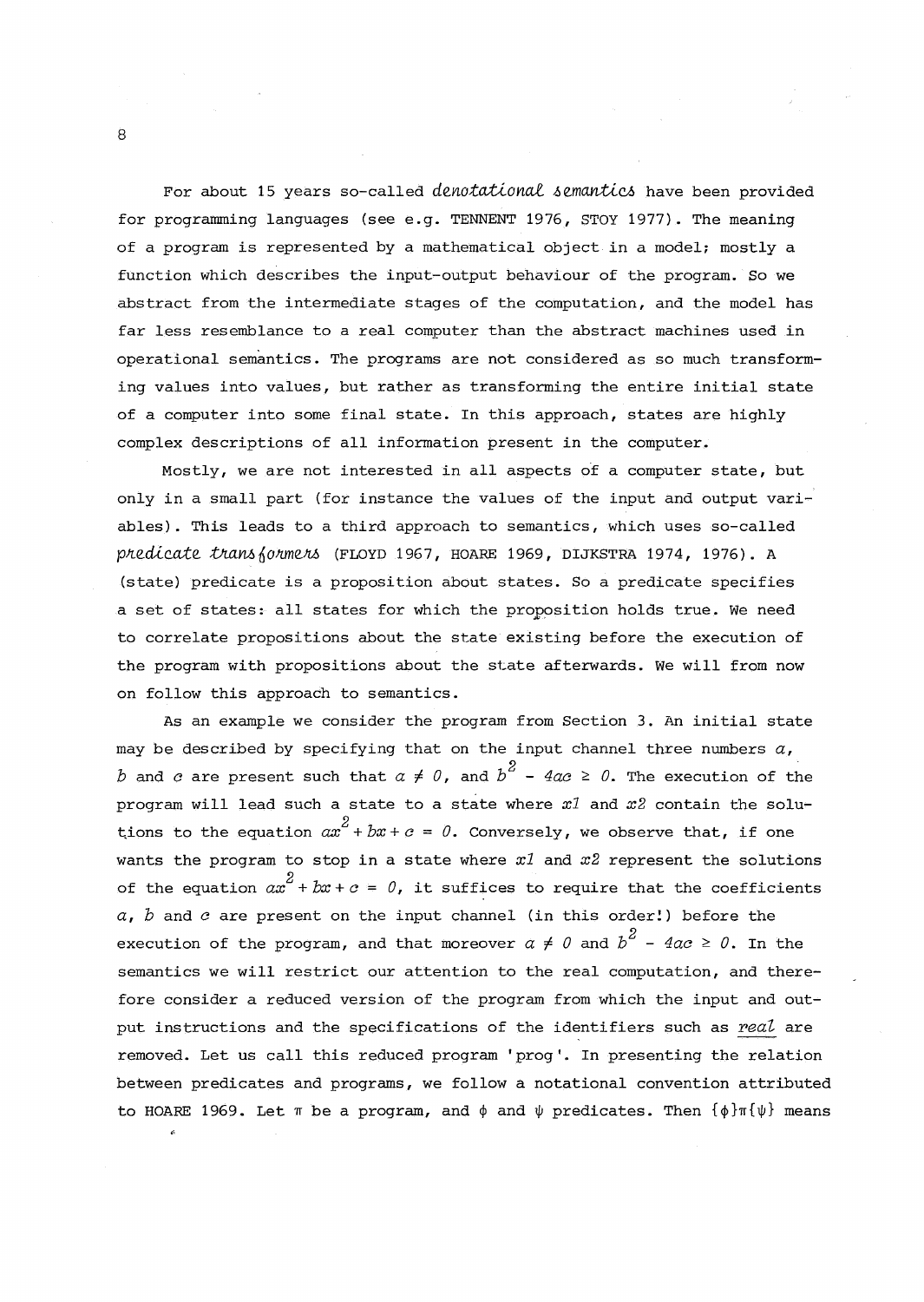that if we execute  $\pi$  starting in a state where  $\phi$  holds true, and the execution of the program terminates, then predicate  $\psi$  holds in the resulting state. Our observations concerning the program are now expressed by:

$$
\{a \neq 0 \land (b^{2} - 4ac) \geq 0\} \text{ prog } \{a(x1)^{2} + b(x1) + c = 0 \land
$$
  

$$
a(x2)^{2} + b(x2) + c = 0 \land \forall z[az^{2} + bz + c = 0 \rightarrow z = x1 \lor z = x2]\}.
$$

The aim of predicate transformer semantics can now be described as follows. For any program  $\pi$ , find, based upon the structure of  $\pi$ , a predicate transformer which for any state predicate  $\phi$  yields a state predicate  $\psi$ , such that if  $\phi$  holds before the execution of  $\pi$ , then  $\psi$  gives all information about the final state which can be concluded from  $\phi$  and  $\pi$ . Such a predicate  $ψ$  is called the *Strongest postcondition* with respect to  $φ$  and TT and denoted is  $sp(\pi,\phi)$ . Mathematically  $sp(\pi,\phi)$  is characterized by

(I)  $\{\phi\}\pi\{sp(\pi,\phi)\}\$  and

(II) If  $\{\phi\}\pi\{\eta\}$  then from  $sp(\pi,\phi)$  we can conclude  $\eta$ .

Instead of this approach, one frequently follows an approach which goes the other way round. For a program  $\pi$  and a predicate  $\alpha$  one wants to find the weakest precondition with respect to  $\pi$  and  $\alpha$ :  $wp(\pi,\alpha)$ . It is the most general predicate which still ensures that, after execution of  $\pi$ , predicate  $\alpha$  holds (see DIJKSTRA 1974, 1976 for more on this approach). In this paper we only discuss the strongest postcondition approach; a related publication concerning weakest preconditions is JANSSEN & VAN EMDE BOAS 1977b.

Above, we used the phrase "based upon the structure of  $\pi$ ". We required this, since it would be useless to have a semantics which attaches to each program and predicate a strongest postcondition in an ad-hoc way, in particular because there are infinitely many programs. One has to use the fact that programs are formed in a structured way according to the syntax of the programming language. In this way simply Frege's principle of semantic compositionality is employed: the meaning of a compound expression is built up from the manings of its constitude parts.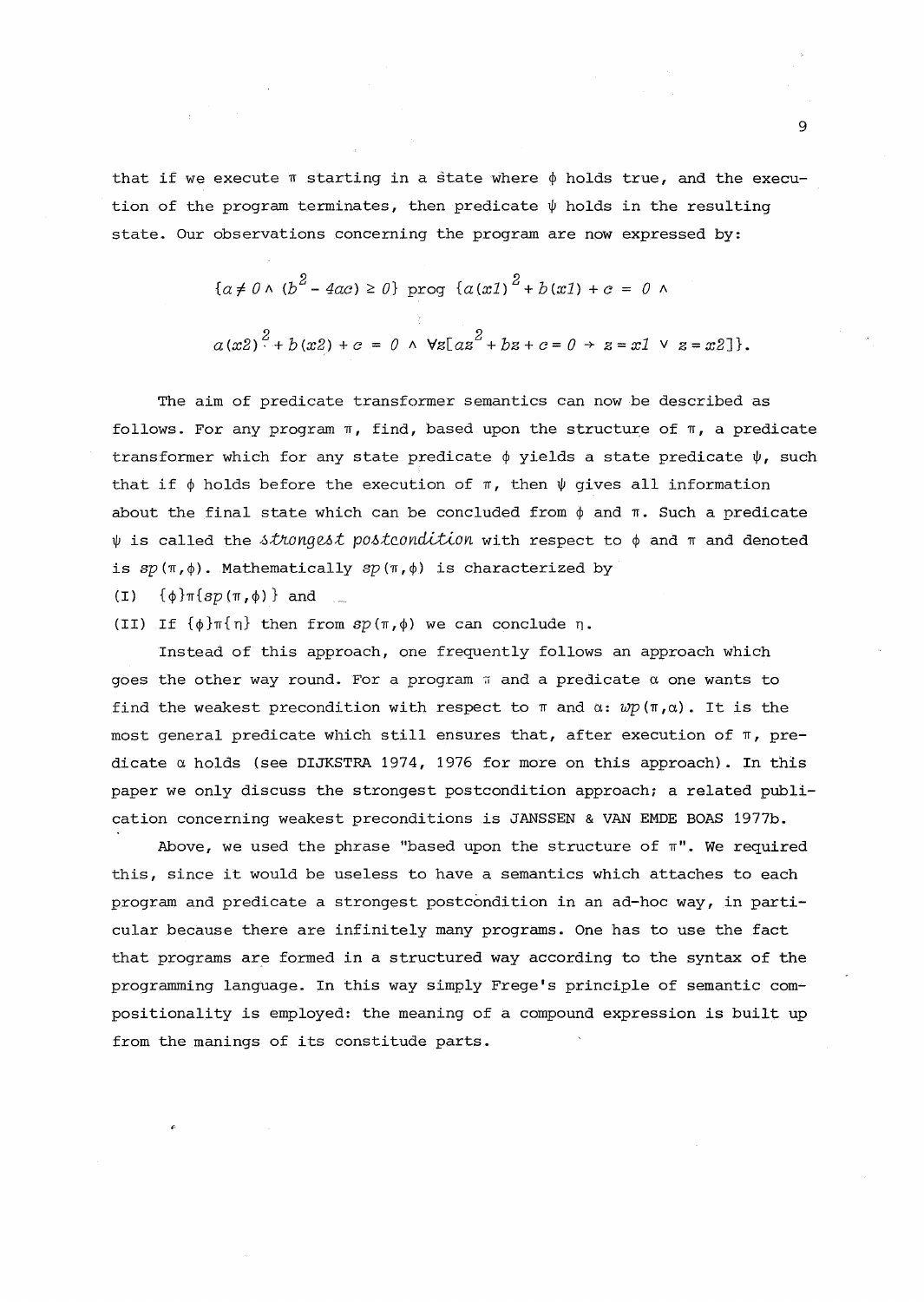### 5. FLOYD'S PREDICATE TRANSFORMER FOR THE ASSIGNMENT

Below, Floyd's description is given of the strongest postcondition for assignment statements of the form  $v := \delta$ , where v is an indentifier and  $\delta$ some expression. But before doing so, we give some heuristics.

Suppose that  $x = 0$  holds before the execution of  $x := 1$ . Then afterwards  $x = 1$  should hold instead of  $x = 0$ . As a first quess at a generalization one might suppose that always after execution of  $v := \delta$  it holds that  $v = \delta$ . But this is not generally correct, as can be seen from inspection of the assignment  $x := x + 1$ . One must not confuse the old value of an variable with the new one. To capture this old-value versus new-value distinction, the information about the old value is remembered using a variable (in the logical sense!) bound by some existential quantifier and using the operation of substitution. So after  $v := \delta$  one should have that  $v$  equals ' $\delta$  with the old value of  $\nu$  substituted (where necessary) for  $\nu$  in  $\delta'$ . This expression is described by the expression  $v = [z/v]\delta$ , where *z* stands for the old value of  $\nu$  and  $\left[\frac{z}{\nu}\right]$  is the substitution operator. Thus we have obtained information about the final situation from the assignment statement itself. Furthermore we can obtain information from the information we have about the situation before the execution of the assignment. Suppose that  $\phi$  holds true before the execution of the assignment. From the discussion on Section 2 we know that the execution of  $v := \delta$  changes only the value of  $v$ . All information in  $\phi$ not involving *v* remains true. So after the execution of the assignment *[z/V]\$*  holds true. If we combine these two sources of information into one formula, we obtain Floyd's predicate transformation rule for the assignement statement (FLOYD 1967).

 ${\phi}v := {\delta}[\exists z[[z/v]\phi \land v = [z/v]\delta]]$ 

Here  $\phi$  denotes an assertion on the state of the computer, i.e., the values of the relevant variables in the program before execution of the assignment, and the more complex assertion  $\exists z[[z/v]\phi \wedge v = [z/v]\delta]$  describes the situation afterwards.

The examples below illustrate how the assignment rule works in practice.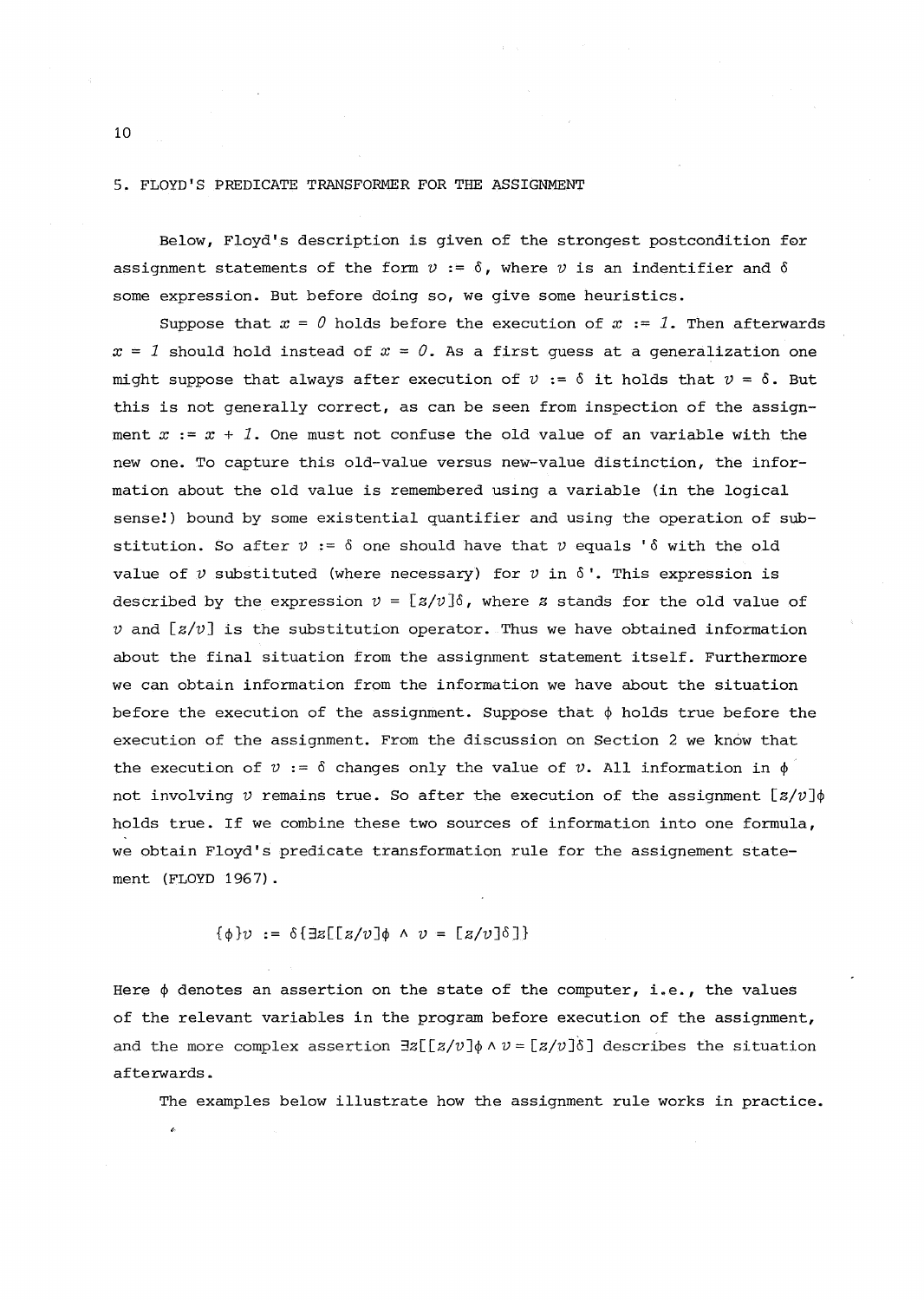- 1. Assignment  $x := 1$ . Assertion  $\phi \equiv x = 0$ . Resulting assertion:  $\exists z[[z/x](x=0) \land x=[z/x]1]$ . This reduces to  $\exists z[z=0 \land x=1]$ , from which one obtains  $x = 1$ .
- 2. Assignment  $x := x + 1$ . Assertion  $\phi \equiv x > 0$ . Resulting assertion:  $\exists z[[z/x](x > 0) \land x = [z/x](x + 1)]$ , reducing to  $\exists z[(z > 0 \land x = z + 1)]$ from which one concludes *x* > *1.*

During the last five years it has been noticed by several authors, that Floyd's assignment rule leads to incorrect results when applied to cases where the identifiers involved are not directly associated with a cell storing an integer value. The most well known example is the case of array identifiers (APT & DE BAKKER 1976, GRIES 1977). We ourselves have pointed out that such problems also arise in the case of pointers {JANSSEN & VAN EMDE BOAS 1977a). An example is the following program consisting of three consecutive assignment statements. The identifier  $p$  is a pointer variable and  $w$ an integer variable. The program is reduced in the sense of Section 4.

*<sup>W</sup>*:= *5;* p := *W; W* := *6.* 

Suppose that we have no information about the state before the execution of this program. This can be expressed by saying that the predicate  $1 = 1$  holds in the initial state. By application of Floyd's rule, we find that after the first assignment  $w = 5$  holds (analogously to the first example above). Note that the state presented in figure 2a (Section 2) satisfies this predicate. For the state after the second assignment Floyd's rule yields:

$$
\exists z \big[ [z/p] (w=5) \land p = [z/p] w \big]
$$

which reduces to

$$
\exists z \lfloor w = 5 \land p = w \rfloor
$$

and further to

$$
w = 5 \quad \land \quad p = w
$$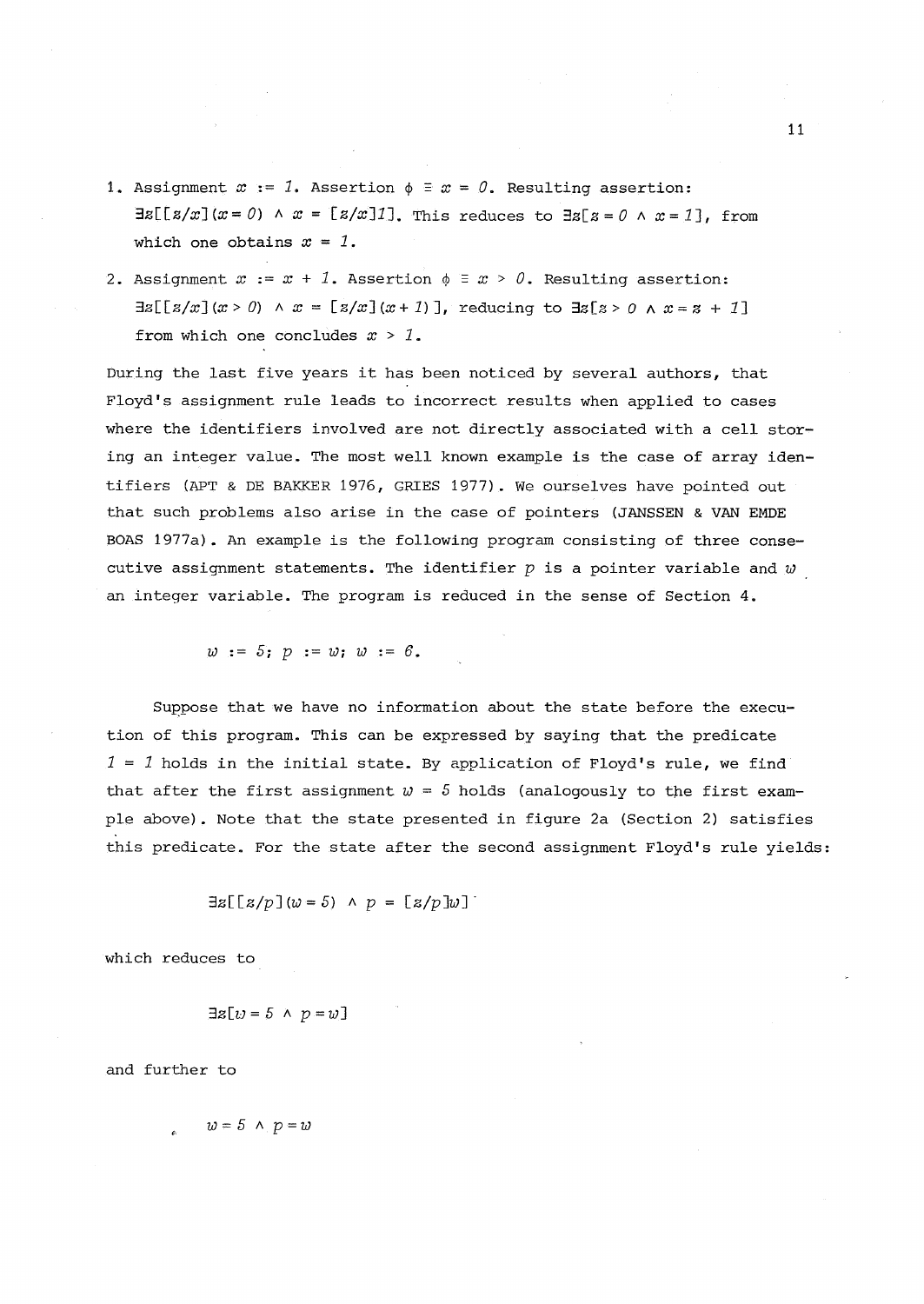It is indeed the case that after the second assignment the integer value related with p equals *5* (of Figure 2b). According to Floyd's rule, after the third assignment the following is true:

$$
\exists z \big[ [z/w] (w = 5 \land p = w) \land w = [z/w]6 \big]
$$

reducing to

$$
\exists z \big[ z = 5 \land p = z \land w = 6 \big].
$$

This formula says that the integer value related with *p* equals *5.* But as the reader may remember from the discussion in Section 2, the integer value related with  $p$  is changed as well (Figure 2c). So the straightforward application of Floyd's rule to this program involving pointers, yields an incorrect description of the final state.

The above example demonstrates the need for changing Floyd's rule. The main source of the problem is that the rule makes no clear distinction between a name and the object it refers to. Such an approach to semantics was considered in the field of philosophy of natural language in the beginnings of this century ('Fido' - Fido theories), but the approach was abondoned because it turned out to be too simple for treating interesting problems. In view of the analogy, it is not so surprising that Floyd's rule is not completely successful either.

6. A MONTAGUE SEMANTICS FOR THE ASSIGNMENT

As we observed in Section 2, the assignment statement creates an intensional context. Therefore it is attractive to try to apply in the field of programming languages the tools developed for the treatment of intensional phenomena in natural languages. The basic step for such an application is the transfer of the notion 'a possible world' to the context of programming languages. It turns out that we can take for this the set of possible states of a computer. With respect to this rather concrete interpretation, no ontological problems arise, we presume. The set of states will be introduced in the same way as the set of possible worlds in MONTAGUE 1973, henceforth cited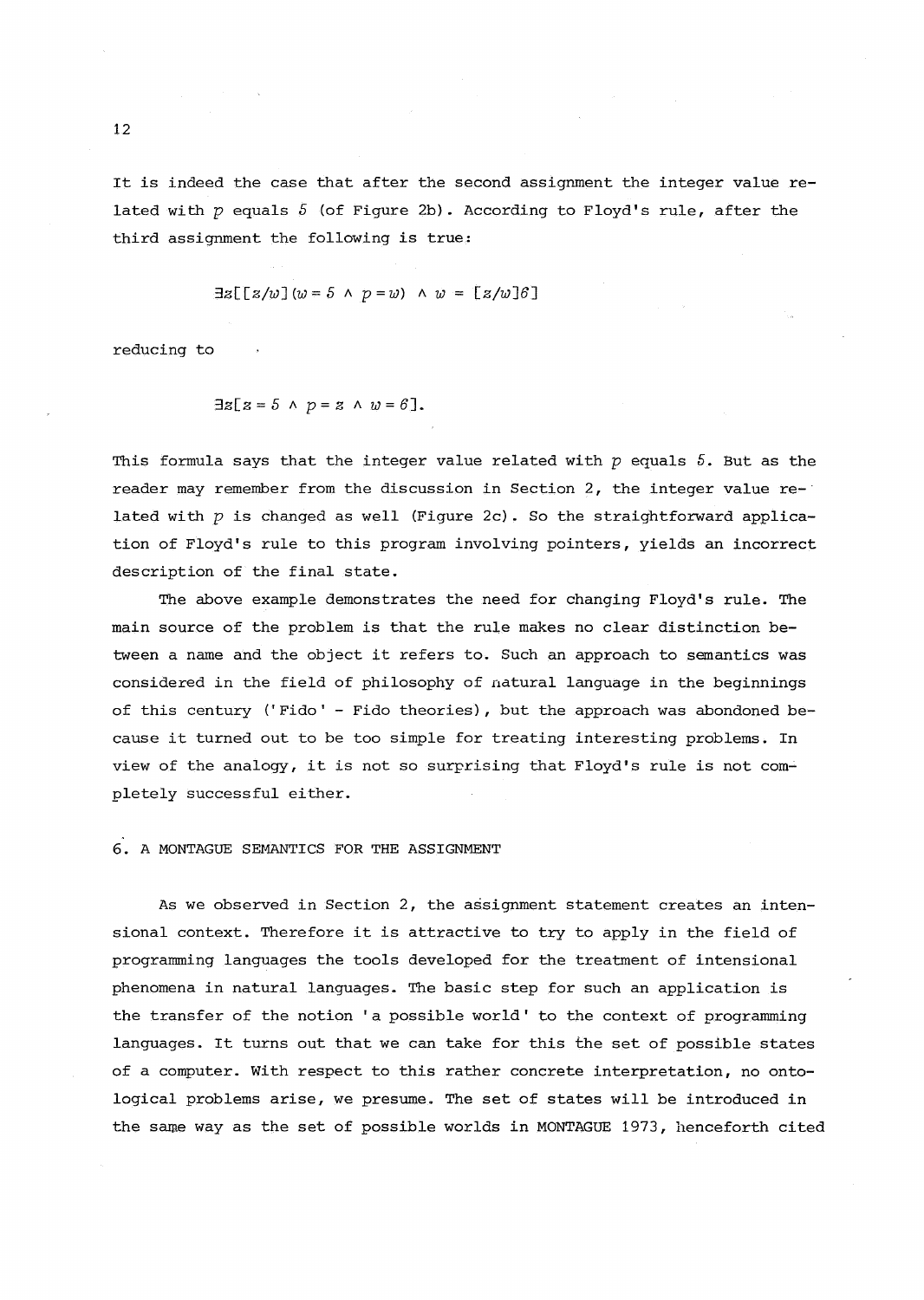as PTQ. The set of states is just a nonempty set. The elements of this set are called states; they are not further analysed. The identification of possible worlds with computer states is not new; authors who apply other kinds of modal logic for programming language semantics do so as well (e.g. PRATT 1976). We will work in the framework of PTQ and use intensional logic as it is defined there. We assume that the reader is familiar with the definitions and style of presentation of PTQ. The fragment of the programming language Algol 68 considered here, is a part of the fragment presented in JANSSEN & VAN EMDE BOAS 1977a.

In PTQ, categories are indices of sets. We will not be so precise and identify index and set, writing  $\alpha \in C$  instead of  $\alpha \in P_{\rho}$  (C a category). We have the following 5 categories:

- 1) NUM the set of numbers. There are infinitely many basic expressions in this category: *1,* ?, ••• *12,* ... *666* ....
- 2) IID the set of integer identifiers, with basic expressions  $x$ ,  $y$ ,  $w$ .
- 3) PID the set of pointer identifiers, basic expressions are  $p$  and  $q$ .
- 4) ASS the set of assignment statements.
- 5) PROG the set of programs.
- The syntactic rules are:
- S1: If  $\alpha \in \text{NUM}$  and  $\beta \in \text{NUM}$  then  $F1(\alpha, \beta) \in \text{NUM}$ , where  $F1(\alpha, \beta) \equiv \alpha + \beta$  (e.g.  $12 + 666 \in$  NUM).
- s2: If  $\alpha \in$  IID then F2( $\alpha$ )  $\epsilon$  NUM, where F2( $\alpha$ ) =  $\alpha$ , so integer identifier  $x$ can be used as a number.
- S3: If  $\alpha \in$  IID and  $\beta \in$  NUM then  $F3(\alpha,\beta) \in$  ASS, where  $F3(\alpha,\beta) \equiv \alpha := \beta$  (e.g.  $x := 7 \in ASS$ .
- S4: If  $\gamma \in$  PID and  $\beta \in$  IID then F4( $\gamma$ ,  $\beta$ )  $\in$  ASS, where F4( $\gamma$ ,  $\beta$ )  $\equiv \gamma := \beta$  (e.g.  $p := x \in \text{ASS}.$
- S5: If  $\delta \in ASS$  then F5( $\delta$ )  $\in$  PROG, where F5( $\delta$ ) =  $\delta$  (e.g.  $x := 7 \in PROG$ ).
- S6: If  $\delta \in \text{PROG}$  and  $\varepsilon \in \text{PROG}$  then  $F6(\delta, \varepsilon) \in \text{PROG}$ , where  $F6(\delta, \varepsilon) \equiv \delta; \varepsilon$  (e.g.  $x := 7; p := x \in PROG$ .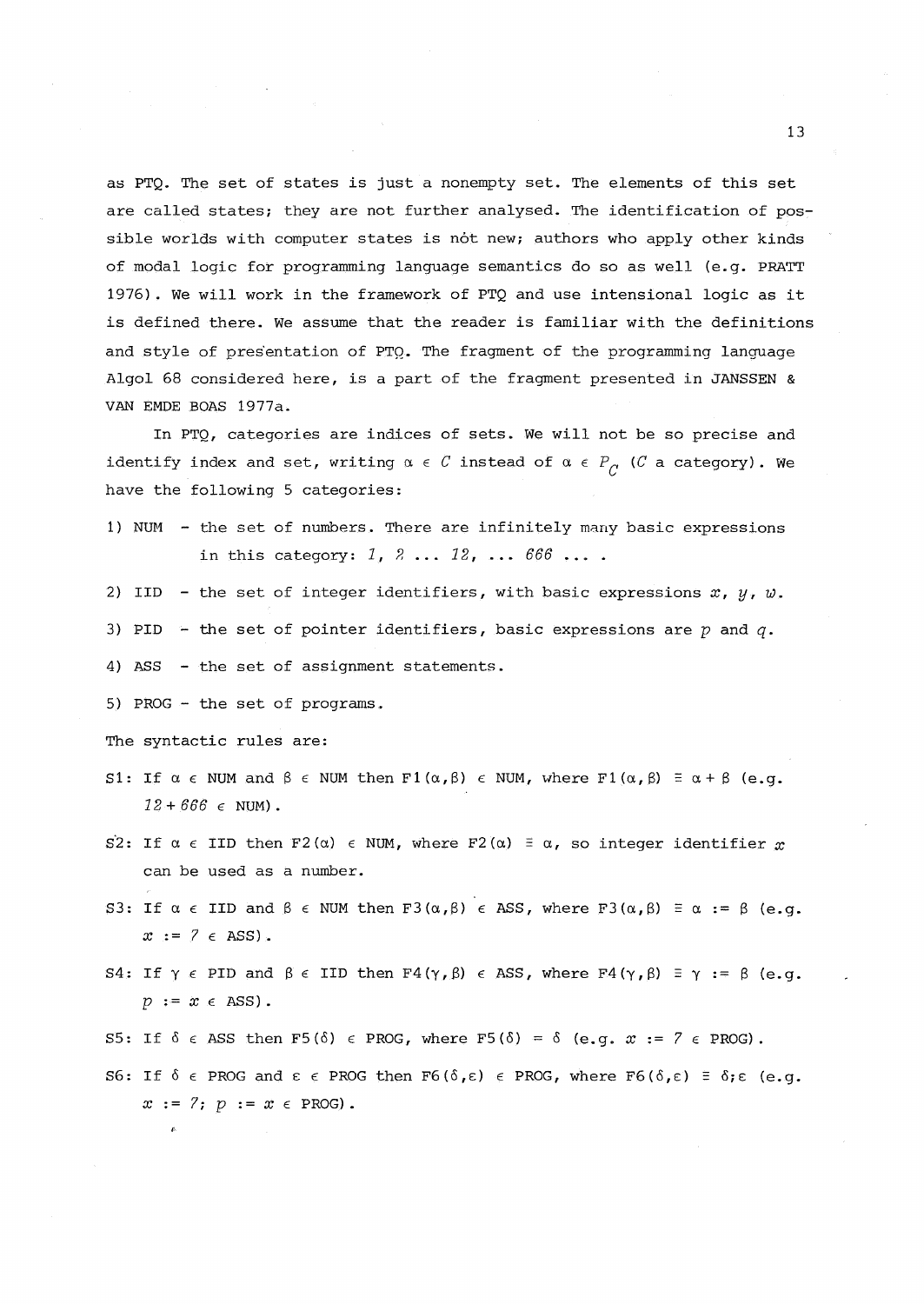The semantics of the fragment is given by defining a translation function into intensional logic. The basic expressions *1,22, .••* of the category NUM translate into constants  $1,22, \ldots$  of type <e>. In order to deal with compound numbers such as  $1+22$ , intensional logic is extended with the binary operator *add,* which has the usual semantics of addition. The integer identifiers  $x$ ,  $y$  and  $w$  translate into constants  $x$ ,  $y$  and  $w$  of type  $\le$ s,e>. So the interpretation of the translation of an integer identifier is an intension: a function from states to integers. The value associated with the identifier in any particular state S is obtained by taking the extension in S. The pointers p and q translate into the constants p and q of type  $\langle s, \langle s, e \rangle \rangle$ . Before discussing the translations of programs, we have to consider the model in which intensional logic is interpreted. Possible worlds are understood to represent internal situations of a computer. The execution of an assignment statement modifies a computer state in a rather specific way: the value of a single identifier is changed, while the values of all others are kept intact. Therefore not every model for intensional logic would be a reasonable candidate for the interpretation of programming languages. The model has to have enough structure to allow for such a way of changing a state. On the other hand, the model should not separate two states which agree in the value of each indentifier since on a real computer these states (should) behave alike. In JANSSEN & VAN EMDE BOAS 1977a, these requirements are formalized, and a model is constructed which satisifes them. Having introduced these constraints on the model, we are allowed to speak about *the* state obtained from a state S by assigning to  $v$  the value  $\gamma$ . This state is denoted by  $\langle v + \gamma \rangle S$ .

The assignment statements and programs translate into predicate transformers. We recall that a state predicate is a proposition, so a predicate is of type <s,t>. Consequently, predicate transformers are of type <<s,t>,  $\langle s,t\rangle$ . In order to be able to formulate the predicate transformers associated with assignment statements, intensional logic is to be extended with new operators. In the discussion of Floyd's rule, we noticed that after the execution of  $v := \delta$ , the value of  $v$  equals the value of  $\delta$  provided that in the course of evaluating  $\delta$  we take for  $v$  its old value. We need operators which have the effect of interpreting an expression with respect to another state. Therefore we introduce a set of modal operators, called state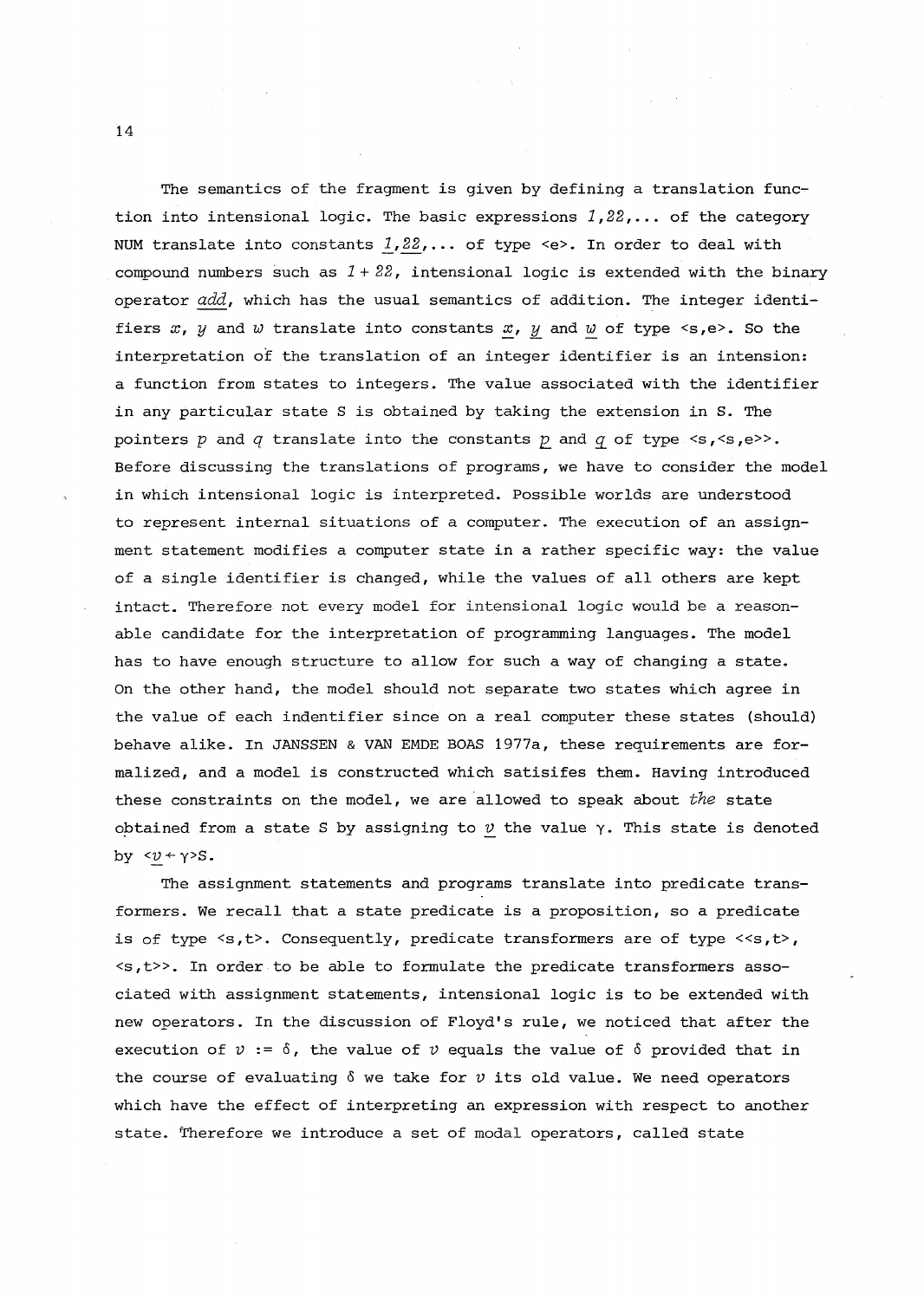switchers. For each type  $\tau$ , each constant  $c$  of type  $\leq$ , $\tau$ > and each logical variable *z* of type  $\tau$ , a state switcher  $\{z \; / \; {}^{\vee}c\}$  is added to intensional logic. The interpretation of  $\{z \mid {^{\mathsf{V}}c}\}\phi$  with respect to state s, is defined to be the same as the interpretation of  $\phi$  with respect to state  $\langle c + z^2 \rangle$ s, where z' is the interpretation of *z.* Note that, due to the definition of interpretation of logical variables, the interpretation of z does not depend on the state with respect to which we interpret  $\phi$ ; so our definition of the interpretation of  $\{z \mid {^{\vee}c}\}\$  is a legitimate definition.

The state switchers have the useful property that in most circumstances they behave just as the usual substitution operator. The following identities are always true:

 $\{z \mid y \in C\}$ <sup>V</sup> $d = \forall d$  if  $d$  is a constant, provided that  $d \neq c$ .

$$
\{z \mid y'c\}v_c = z
$$
  

$$
\{z \mid y'c\}(\phi \land \psi) = \{z \mid y'c\} \phi \land \{z \mid y'c\} \psi
$$
  

$$
\{z_1 \mid y'c\} \{z_2 \mid y'c\} \phi = \{z_2 \mid y'c\} \phi
$$
  

$$
\{z \mid y'c\} \phi = \phi
$$

Notice that  $\{z \mid {^Vc}\}^VP$  does not reduce (for  $P$  a variable).

After these preparations, we present the translation rules corresponding to the above syntactic rules. The reader may notice the analogy of T3 and T4 with Floyd's rule.

T1: If  $\alpha \in NUM$ ,  $\beta \in NUM$  and  $\alpha$ ,  $\beta$  translate into  $\alpha$ ,  $\beta$  respectively, then Fl( $\alpha, \beta$ ) translates into  $add(\alpha, \beta)$ .

T2: If  $\alpha \in$  IID and  $\alpha$  translates into  $\alpha$ , then F2( $\alpha$ ) translates into  $\alpha$ .

T3: If  $\alpha \in$  IID,  $\beta \in$  NUM and  $\alpha$ ,  $\beta$  translate into  $\alpha$ ,  $\beta$  respectively, then F3( $\alpha$ , $\beta$ ) translates into  $\lambda P[\begin{pmatrix} A & A & B \\ B & A & C \end{pmatrix}]^V P$  A  $V_{\alpha} = \{z \mid Z \mid V_{\alpha}\}$  where z is a variable of type <e>.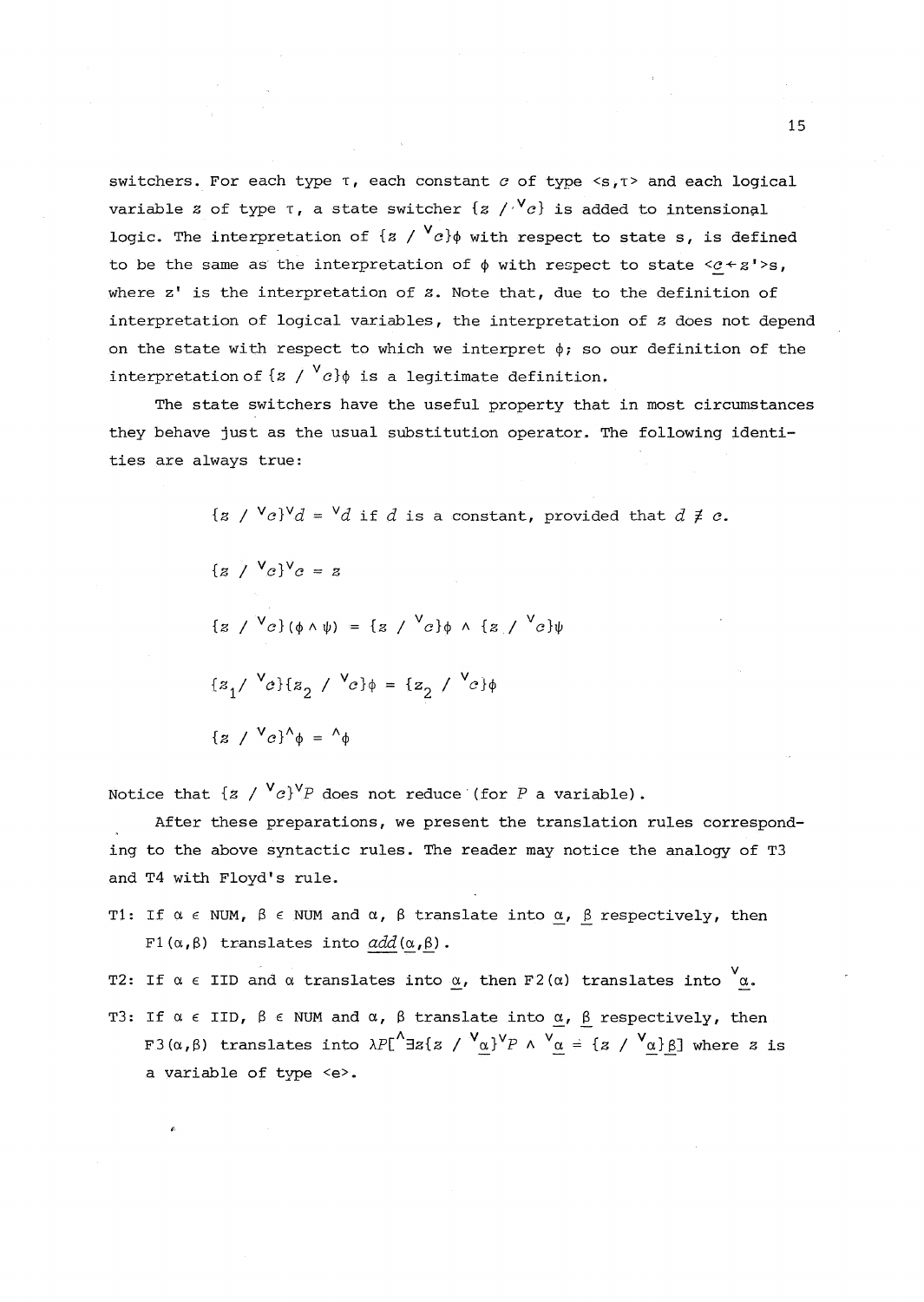T4: If  $\gamma \in$  PID,  $\beta \in$  IID and  $\gamma$ ,  $\beta$  translate into  $\underline{\gamma}$ ,  $\underline{\beta}$  respectively, then F4(y,13) translates into AP[A3r{r / v}\_}vp A vy = {r / vr\_}\_§\_] where r is a variable of type <s,e>.

T5: If  $\delta \in ASS$  and  $\delta$  translates into  $\delta$ , then F5( $\delta$ ) also translates into  $\delta$ . T6: If  $\delta$ , $\epsilon \in$  PROG and  $\delta$ ,  $\epsilon$  translate into  $\underline{\delta}$ ,  $\underline{\epsilon}$  respectively, then F6( $\underline{\delta}$ , $\underline{\epsilon}$ ) translates into  $\lambda P[\underline{\varepsilon}(\underline{\delta}(P))]$ .

We give two examples.

EXAMPLE 1.  $y := x$ .

The syntactic structure of this assignment is presented in Figure 3 by means of an analysis tree like the ones used in PTQ.



Fig. <sup>3</sup>

So the direct unreduced translation is

$$
\lambda P^{\wedge}(\exists z \big[\{z \ / \ {}^{\vee}y\big]^{\vee} P \ \wedge \ {}^{\vee}y = \{z \ / \ {}^{\vee}y\} \, (\underline{^{\vee}x}) \, ])
$$

this reduces (using one of the indentities for state switchers) to

$$
\lambda P^{\wedge}(\exists z \big[\{z \; / \; {}^{\vee}\underline{y}\big]^{\vee} P \; \wedge \; {}^{\vee}\underline{y} \; = \; {}^{\vee}\underline{x}\big])
$$

Now suppose that before the execution of the assignment *x* equals *7* and y equals 2 (cf. Section 2, Figure 2c). So the initial state satisfies the predicate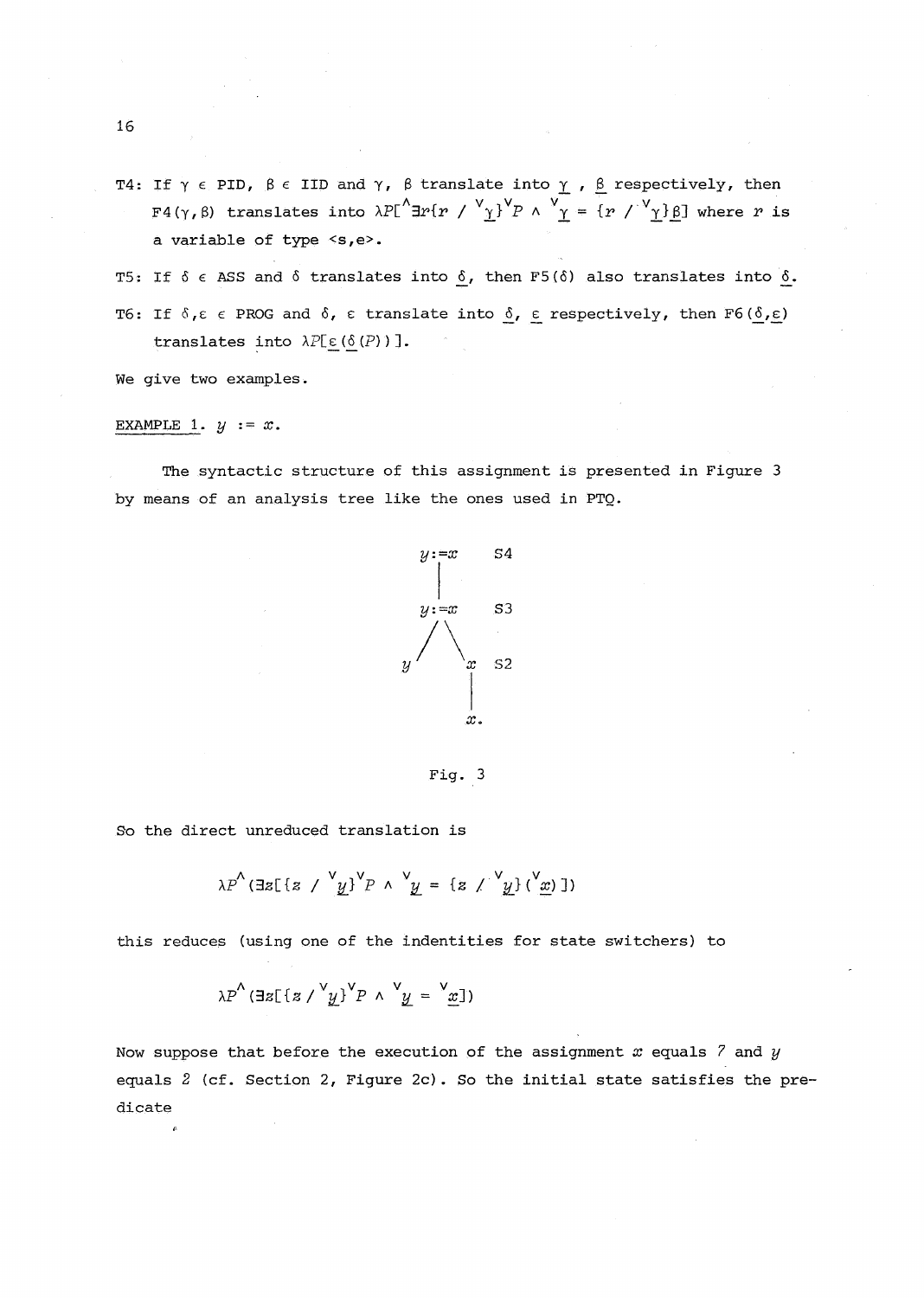$$
\wedge (\vee_{x} = 7 \wedge \vee_{y} = 2)
$$

Then after the execution of the assignment the following holds:

$$
\lambda P^{\wedge} \left(\exists z \big[\{z \; \middle/ \; {}^{\vee}y\big]^{\vee} P \; \land \; {}^{\vee}y = \; {}^{\vee}x\big] \right)^{\wedge} \left({}^{\vee}x = ? \; \land \; {}^{\vee}y = 2\right)
$$

reducing to

$$
\wedge (\exists z [ \{ z \ / \ {}^{\vee} \underline{y} \} ( \underline{z} = \underline{7} \ \wedge \ {}^{\vee} \underline{y} = \underline{2}) \ \wedge \ {}^{\vee} \underline{y} = \underline{y} \underline{z} ] )
$$

and further to

$$
\Delta z = \underline{y} - z = 2
$$

which is equivalent with

$$
\wedge (\frac{\vee}{\underline{x}} = 7 \wedge \frac{\vee}{\underline{y}} = \frac{\vee}{\underline{x}}).
$$

EXAMPLE 2. *W* := *5;* p := *W; W* := *6.* 

Suppose that we have no information about the state before the execution of this program (cf. Section 5). This is expressed by saying that the predicate

$$
\wedge (1 = 1)
$$

holds. Then after the first assignment

$$
\lambda P^{\wedge}(\exists z \big[\{z \; / \; \frac{\vee_w}{\omega}\big]^{\vee} P \; \wedge \; \frac{\vee_w}{\omega} = \{z \; / \; \frac{\vee_w}{\omega}\big\}\underline{5}\big]^{\wedge}(\underline{1} = \underline{1})
$$

reducing to

$$
\wedge (\underline{w} = 5) .
$$

After the second assignment the following holds: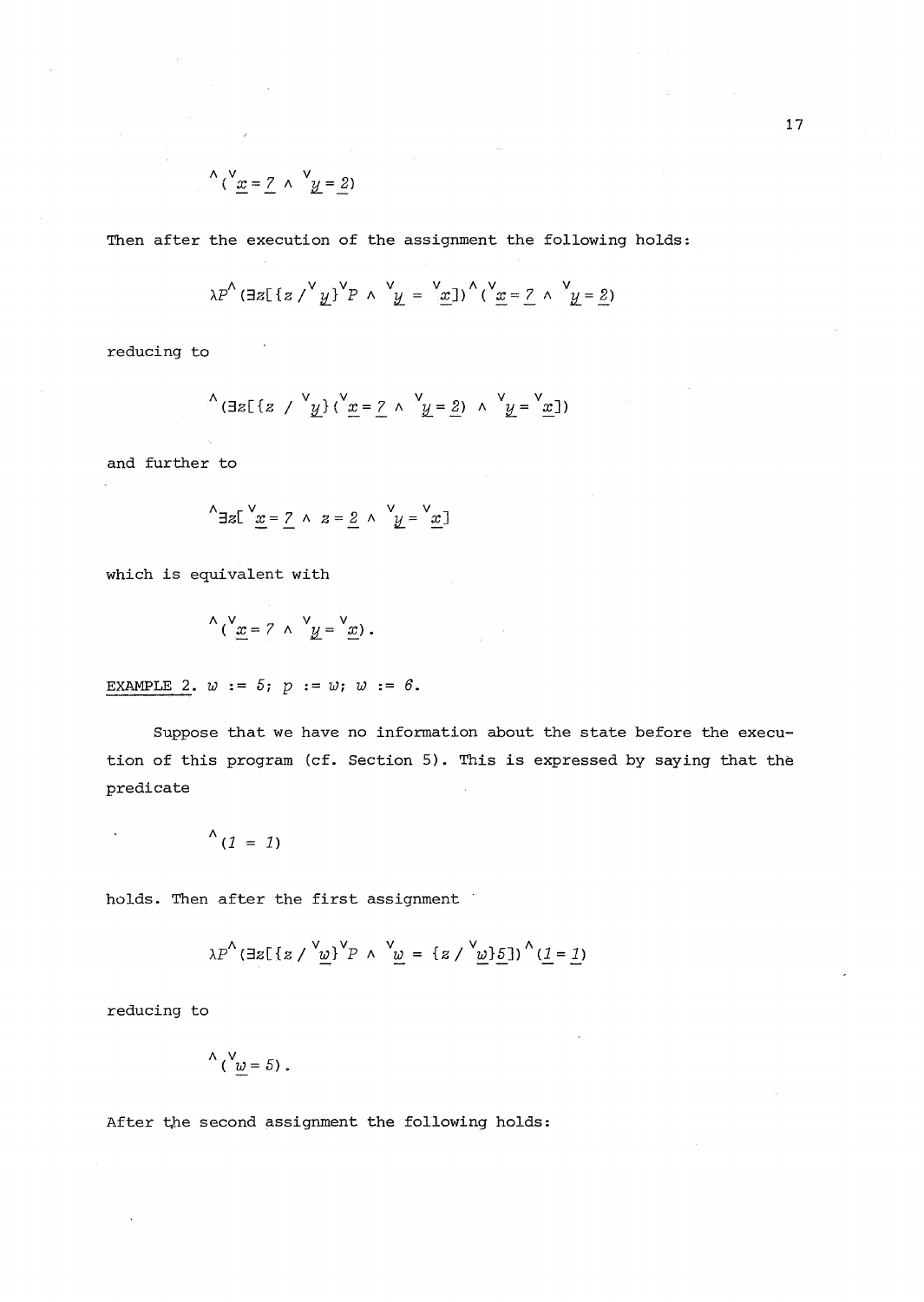$$
\lambda P \left( \left( \ln \left( \frac{1}{2} \right) \right)^{V} P \right) \wedge \left( \frac{1}{2} \right) = \left( \frac{1}{2} \right)^{V} P \left( \ln \left( \frac{1}{2} \right) \right) \wedge \left( \frac{1}{2} \right) = \frac{5}{2}
$$

reducing to

$$
\wedge (\Upsilon_{\underline{w}} = 5 \wedge \Upsilon_{\underline{p}} = \underline{w}).
$$

After the third assignment we have:

$$
\lambda P\left(\begin{array}{c}\lambda\end{array}\right)=z\left[\left\{z\middle/ \begin{array}{c}\nu\\w\end{array}\right\}\right]^{V}P\quad\wedge\quad\frac{\nu}{\underline{\omega}}=\left\{z\middle/ \begin{array}{c}\nu\\ \underline{\omega}\end{array}\right\}\underline{\delta}\right]\right)^{\wedge}\left(\begin{array}{c}\nu\\ \underline{\omega}=\underline{\delta}\end{array}\right.\wedge\quad\frac{\nu}{\underline{\rho}}=\underline{\omega}\right).
$$

This reduces to

$$
(**) \qquad \qquad \Delta z [z / \frac{v_w}{w} (\frac{v_w}{w} - \frac{5}{2} \wedge \frac{v_w}{w} - \frac{w}{w}) \wedge \frac{v_w}{w} - \frac{6}{2}]
$$

reducing to

$$
\Delta z[z = 5 \wedge \Delta y = \underline{w} \wedge \Delta y = 6]
$$

and further to

$$
\wedge (\vee_{p=\underline{w}} \wedge \vee_{\underline{w}=\underline{0}}).
$$

So the integer value related with  $p$  in the final state, is  $6$  (as it should be!). In (\*\*) one observes the utility of working with intensional logic: the occurrence of *W* which has to be replaced by z can be discriminated from other occurrences.

# 7. CONCLUSIONS

The last example provides a more formal demonstration of our claim that the semantics of intensional contexts in programming languages can successfully be treated by means of the same tools as the semantics of intensional contexts in natural language: Montague grammar. This success opens perspectives for the semantical treatment of the difficult case of parameters of procequres, since the parameter position of a procedure-call also is opaque.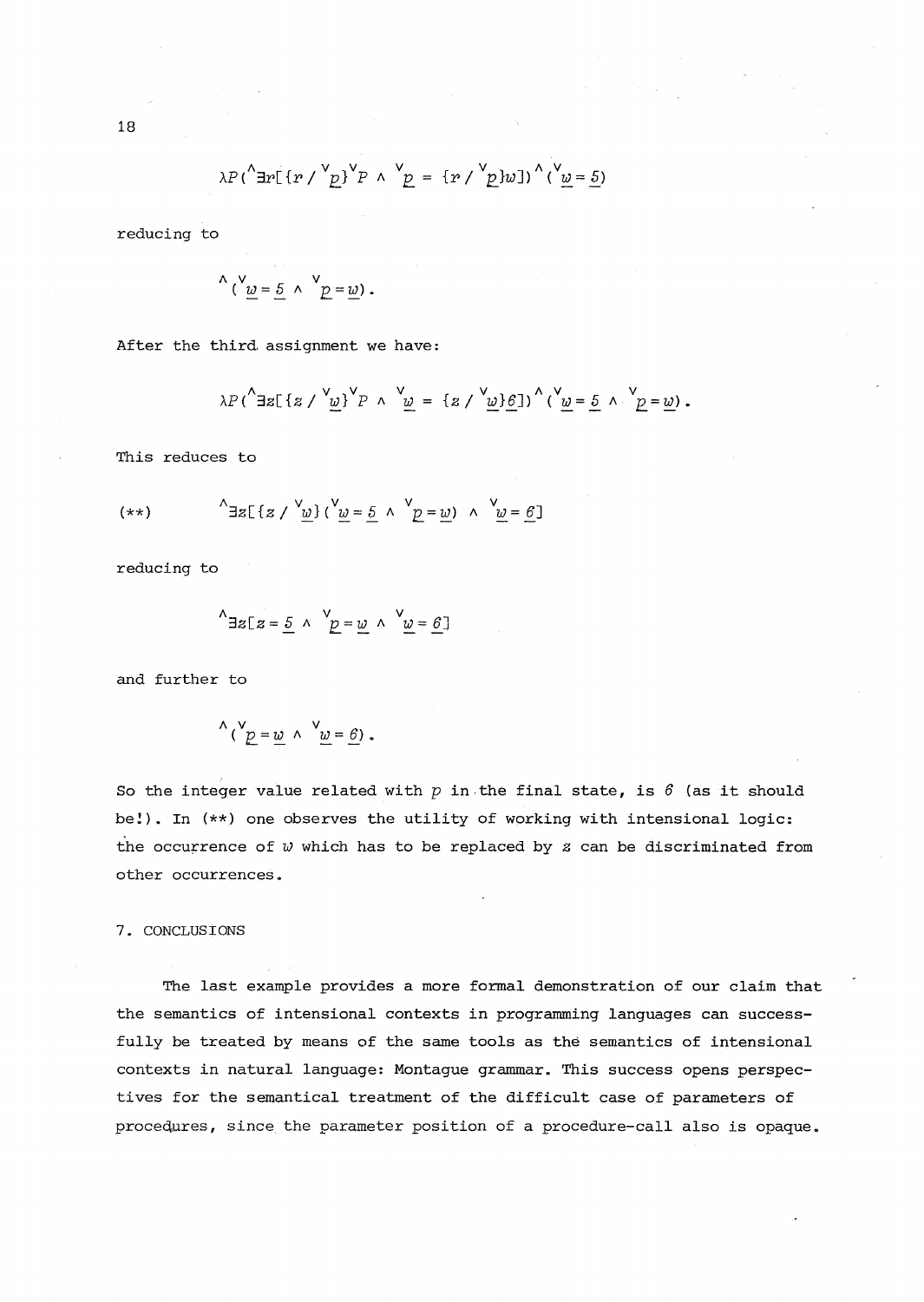#### **REFERENCES**

- APT, K.R. & J.W. DE BAKKER, 1976, 'Exercises in denotational semantics', in: A. Mazurkiewics (ed.), *Mathematical Foundations of Computer Science (proc. 5th Symp. Gdansk),* Leet. Notes in Comp. Sc. vol. 45, Springer, Berlin, 1976, pp. 1-11.
- DIJKSTRA, E.W., ·1974, *A simple axiomatic base for programming language constructs,* Indag. Math. 36, 1-15.
- DIJKSTRA, E.W., 1976, *A discipline of programming,* Prentice Hall, Englewood Cliffs (N.J.).
- FLOYD, R.W., 1967, 'Assigning meanings to programs', in: J.T. Schwartz (ed.), *Mathematical aspects of computer science,* Proc. Syrnp. Appl. Math. 19, ACM, Providence (R.I.), 1967, pp. 19-32.
- GRIES, D., 1977, *Assignment to subscripted variables,* Rep. TR 77-305, Dept. of Comp. Sc., Cornell Univ., Ithaca (N.Y.).
- HOARE, C.A.R., 1969, *An axiomatic base for computer programming,* Comm. ACM 12, 576-580.
- JANSSEN, T.M.V. & P. VAN EMDE BOAS, 1977a, 'On the proper treatment of referencing, dereferencing and assignment', in: A. Salomaa & M. Steinby (eds.), *Automata, Languages, and Programming (Proc. 4th Coll. Turku),* Leet. Notes in Comp. Sc. 52, Springer, Berlin, 1977, pp. 282-300.
- JANSSEN, T.M.V. & P. VAN EMDE BOAS, 1977b, 'The expressive power of intensional logic in the semantics of programming languages', in: J. Gruska (ed.), *Mathematical Foundations of Computer Science 1977 (Proc. 6th Symp. Tatranska Lomnica),* Leet. Notes in Comp. Sc. *2i,* Springer, Berlin, 1977, pp. 303-311.
- LUCAS, P. & K. WALK, 1971, 'On the formal description of PL/I', in: M.I. Halpern & C.J. Shaw (eds.), *Annual Review in Automatic Programming,.§\_,* Pergamon Press, Oxford, 1971, pp. 105-182.